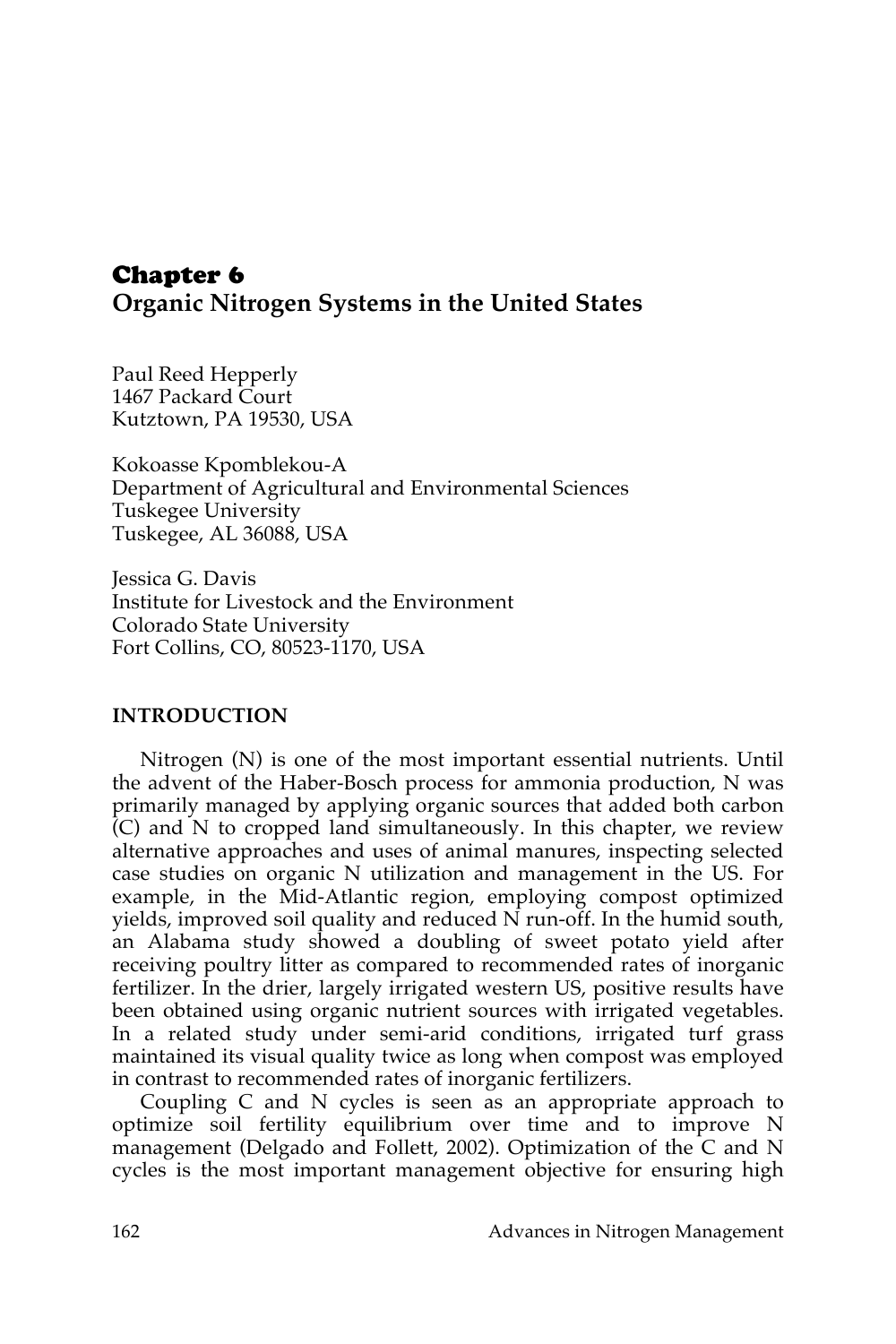productivity and long-term environmental sustainability. Improving environmental resources of soil C regulates the biogeochemical cycling of N and other nutrients and provides a substrate for nutrient retention, well-known for its positive effects on soil and root ecosystems.

Applications of inorganic fertilizers beyond crop needs and their subsequent losses into the environment have resulted in serious environmental and health concerns in regard to pollution and eutrophication of surface water. In addition to surface water concerns, nitrate leaching can impact ground water sources. Organic amendments could serve as an effective and more environmentally friendly alternative when managed correctly. However, the success of this alternative depends on improved recycling of animal wastes and crop residues, crop rotation with legumes, and synchronization of N release from these organic N sources with periods of crop growth and N uptake. Compared to inorganic N fertilizers, which are quickly converted into soluble N forms susceptible to leaching, organic inputs release nutrients more slowly and continuously throughout the growing season. In addition, soil application of organic amendments enhances long-term soil productivity and quality by improving aggregate formation and stability, water infiltration, and the conditions for crop root growth. However, it is also important that organic N sources are not over applied, since they can contribute to significant  $NO<sub>3</sub>$ -N leaching losses and other reactive N losses to the environment as well (Kirchmann and Bergstrom, 2001).

### **MANURE**

In the United States and throughout the world, animal manure is being generated in increasing amounts due to expanding demand for animal products. As animals are raised more and more in confined spaces, there is a burgeoning need for disposal and/or recycling of animal waste products. The most common means of manure disposal is through land application. Unlike N in inorganic fertilizers, the organic N in animal manures, crop residues, or other organic inputs must be mineralized to become available to plants.

Historically, manure application rates have been based on crop N requirements, N content of manure, and N availability in the source. However, because animal manure causes soil phosphorus (P) to build up when manure is applied according to N needs, the current tendency is to base application rates on P content of manure and soil when P runoff risk is high. Manure applications should consider both the P and N content and site-specific conditions.

Utilization of compost, manure, fertilizer, and cover cropping has different effects on soil N movement, and soil quality and fertility, depending on how long each has been implemented. While insufficient soluble N can curtail potential yield, excessive soluble N can result in serious ground- and surface-water contamination. While agricultural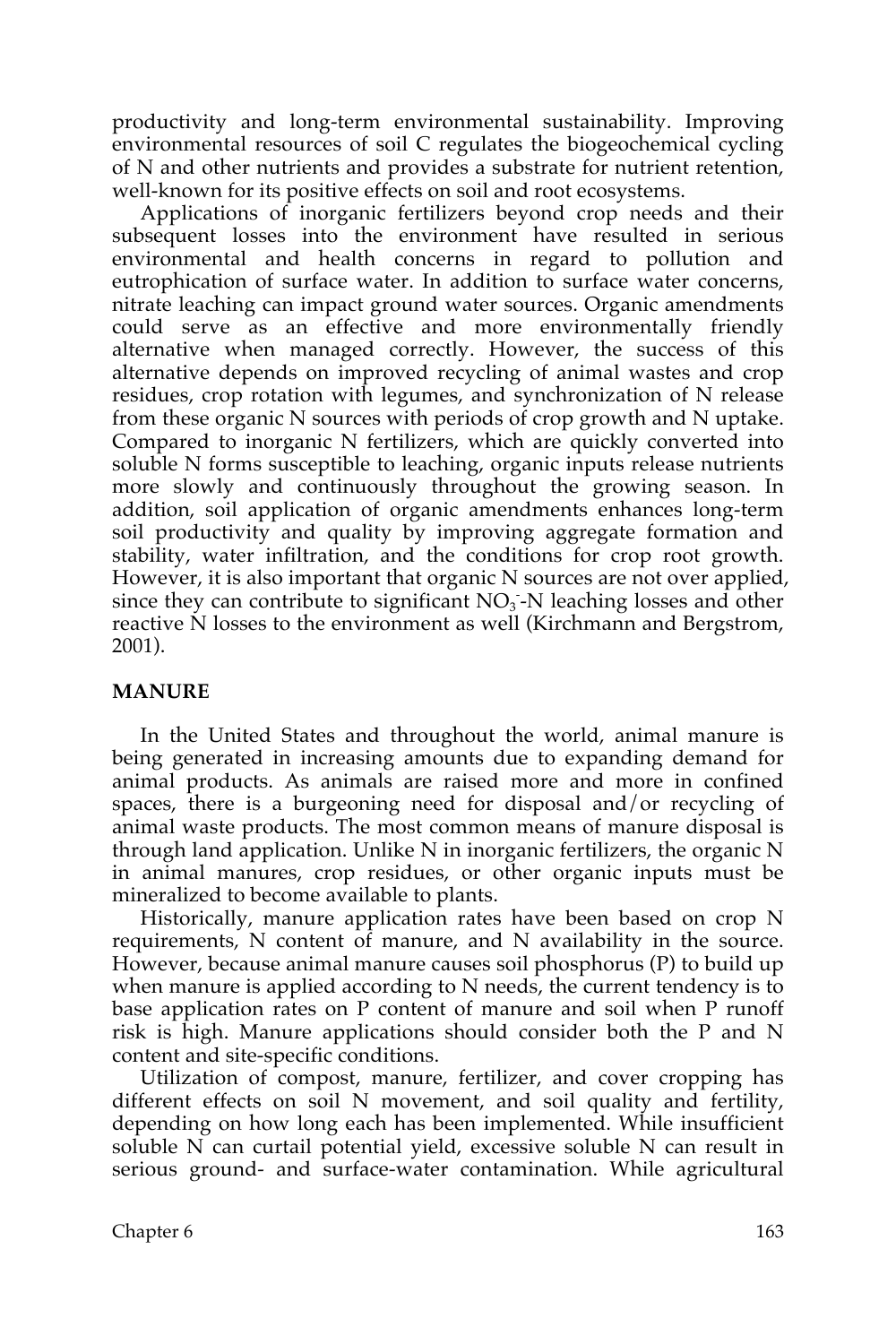food production has doubled since 1965, N fertilization increased tenfold from 1950 to 1990 (Khush, 1999). Intensive use of N fertilization has contributed to heavy N leaching into the environment (Socolow, 1999). Scientists have suggested improving crop plant utilization of N as one way of reducing groundwater nitrate contamination. Using non-fertilizer approaches to supply crops with less-soluble N could also help reduce N losses to the environment.

### **ALTERNATIVES IN MANURE NITROGEN MANAGEMENT**

Traditionally, animal manures are recycled either by direct land application or by land application after composting. With animal production on the rise in the US and worldwide, and with land area available for manure application at agronomic rates shrinking, farmers are faced with a serious disposal quandary. Confined livestock produces an estimated 1.23 million tons of recoverable N and 0.66 million tons of P (Gollehon et al., 2001). Confined animal operators control only 73 million acres of cropland and permanent pasture with an estimated capacity to assimilate only 40% and 20% of the N and P, respectively (Gollehon et al., 2001). Because of the problems associated with over-application to land surfaces, manure produced by confined livestock must be transported to other areas where it can be used. However, the cost of transporting manure can quickly become a limiting factor. Alternatives to manure land application can be broadly classified as output-use and source reduction technologies (Ribaudo et al., 2003).

### *Output-Use*

With this approach, manure is collected at a farm level and redirected off-farm where it is used as input for treatment (Ribaudo et al., 2003). The industrial uses of manure include: manure homogenization and stabilization for production of fertilizers, such as composting, or incineration of low-moisture manure (typically broiler litter) for power production. Composting reduces manure mass, homogenizes its nutrient contents, stimulates humus formation, and reduces loads of pathogenic bacteria. Composting can be done at the farm level by an individual farmer or at a municipal level.

Perdue AgriRecycle and Harmony Farms in the Chesapeake Bay watershed transform manure into fertilizer products (Ribaudo et al., 2003). Perdue AgriRecycle became operational in 2001 and is located in the largest broiler-producing county in the US (Suffolk County, Delaware), with an annual capacity of 94,000 to 150,000 tons. Harmony Farms in Harrisonburg, Virginia, has an annual production of 60,000 tons of chicken litter, which is incorporated into organic fertilizer products.

For the past century, fossil fuels have been major sources of the world's energy. With continued growth of industrial economies and the rise of new economies such as those of China and India, these resources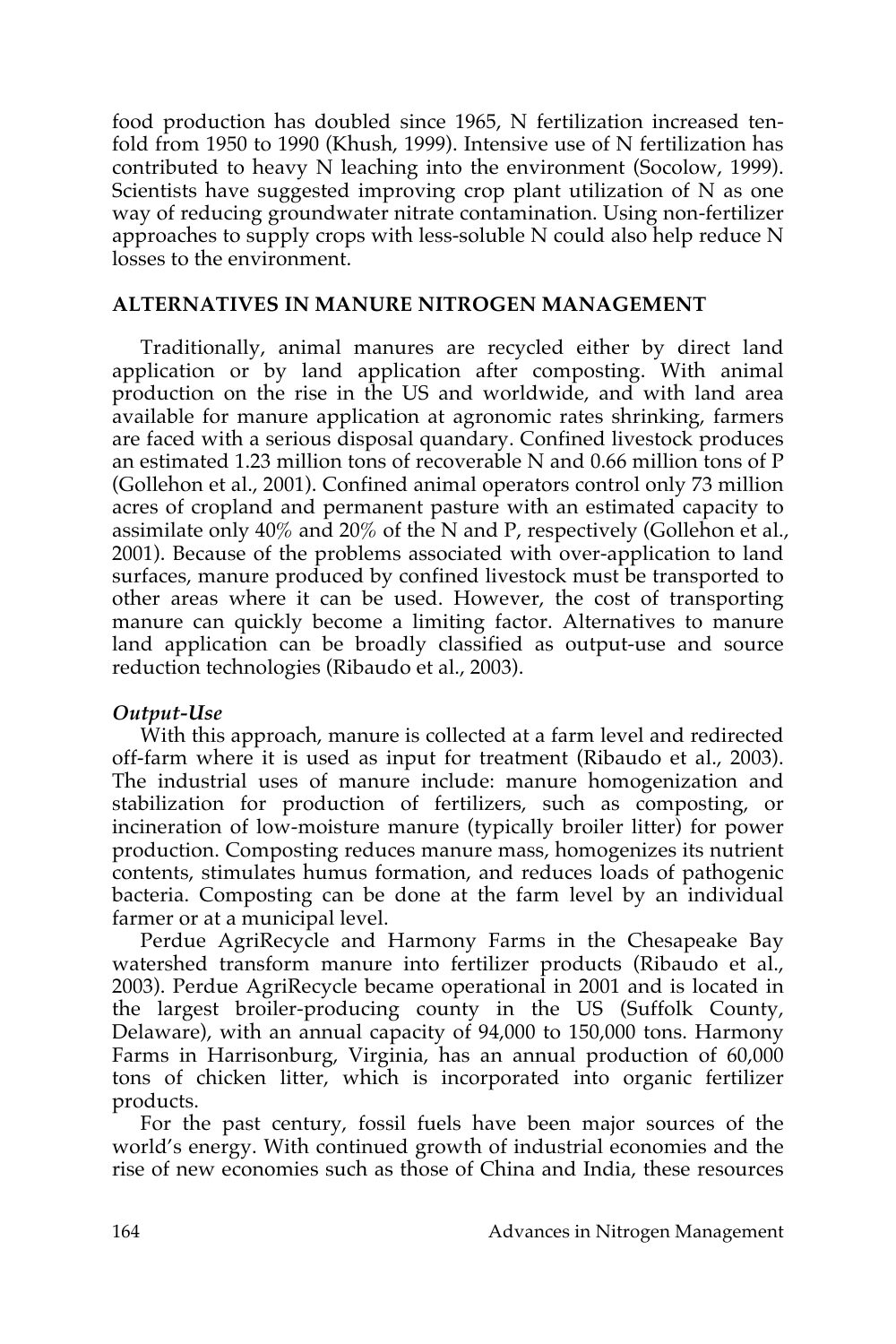are expected to dwindle in the near future. Excess manure can be used to generate electricity, to heat homes and industrial facilities and fuel vehicles as an alternative to fossil fuels. In a case study conducted on an upstate New York dairy farm, Young and Pian (2003) showed that gasification of dairy wastes can provide for production of more than twice the energy required by the dairy farm producing the waste. Numerous studies confirm the potential to convert waste animal fat into ethyl and methyl esters (also called biodiesel). According to Tasthtoush et al. (2004), waste animal fat provides an excellent raw material for biodiesel production.

Under anaerobic storage conditions, manure produces methane  $CH_4$ ) gas, contributing to the greenhouse effect and global warming. Under controlled anaerobic conditions, however, the biogas emitted during manure degradation can be captured and used as a fuel resource. Recent investigations show that  $CH<sub>4</sub>$  productivity fluctuates widely among different animal manures studied. Sows showed the lowest methane productivity (165  $\mathrm{m}^{3}$  CH<sub>4</sub> LU<sup>-1</sup>) while other animals (dairy cattle and finishing pigs) range between 282 and 301  $\mathrm{m}^3$  CH<sub>4</sub> LU<sup>-1</sup> (Møller et al., 2004). Burning of poultry, dairy cow or pig manure can also generate energy (Reijnders and Huijbregts, 2005), and more potential remains to be tapped in this conversion strategy.

Biogas generated from manure has found application in fuel cell technology (Fuel Cells Tech., 2005). The Haubenschild family's farm near Princeton, Minnesota, serves as a demonstration project. The project is the first in the world to run a hydrogen fuel cell from biogas captured from dairy cows to generate electricity. The project is a cooperative venture between the Minnesota Department of Agriculture, Haubenschild Farms, the University of Minnesota's Department of Biosystems and Agricultural Engineering and the Minnesota Project (Fuel Cells Tech., 2005).

### *Source-Reduction*

In the last two decades, scientists have increasingly focused on reducing N and P in livestock and poultry wastes. Tougher environmental regulations that set limits for nutrient discharge into waterways have forced livestock and poultry industries to adopt more innovative technologies that include using improved breeding, genetics and feed formulation to increase feed nutrient capture by farm animals. In this effort, new feed supplements have been introduced, and modified feeding systems have been developed. The use of synthetic amino acids, enzymes (e.g., phytase) and growth substances, reduced protein levels, and incorporation of highly digestible raw materials in chicken and pig rations have considerably reduced the amount of waste nutrients (Nahm, 2002).

Despite research progress, further challenges and public concern remain. Adoption of diet formulations closer to nutrient requirements have reduced the N content of chicken and pig wastes by 10% to 15%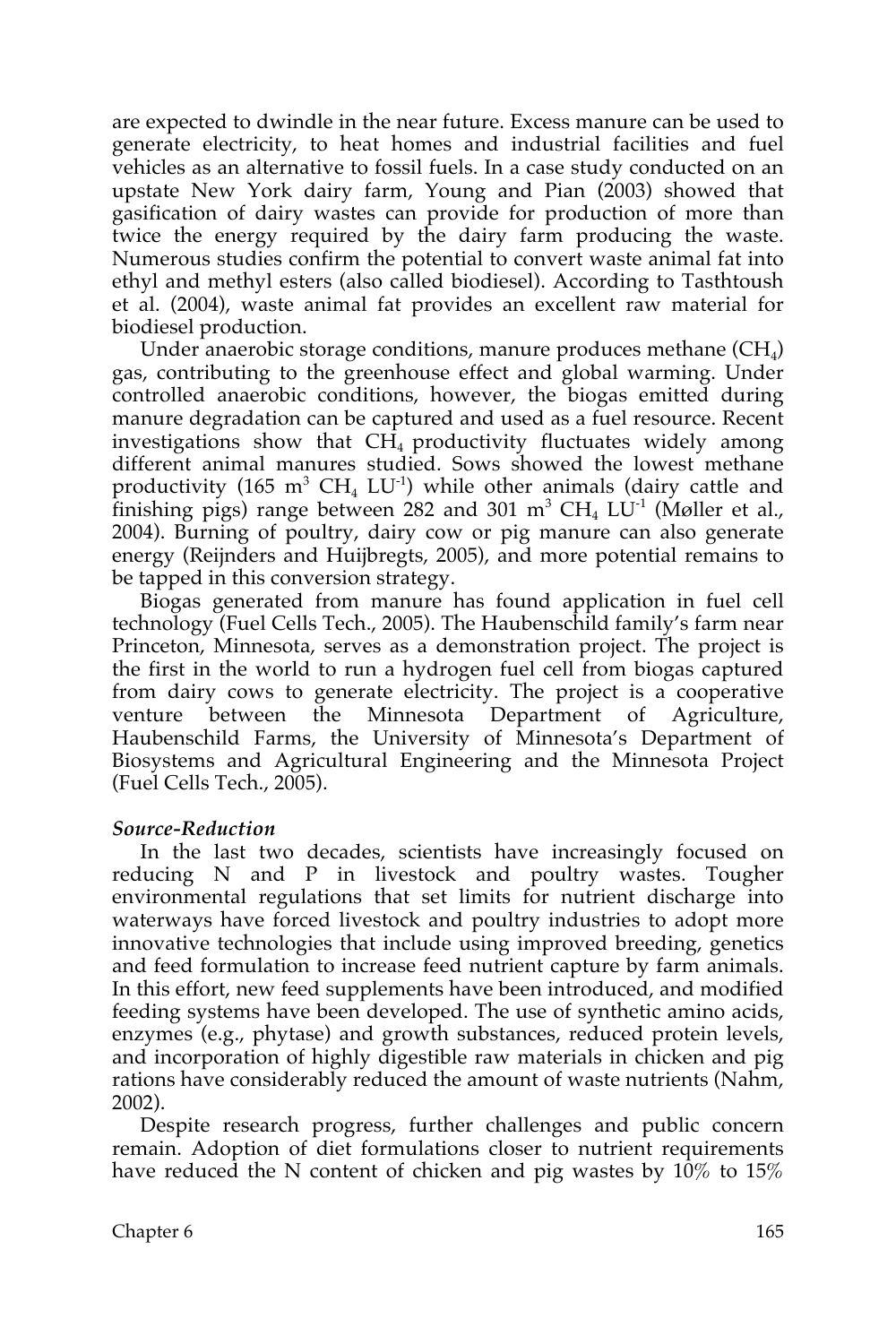(FEFANA, 1992). Incorporation of amino acids into chick and layer diets reduced N content of the wastes by 18% to 35% (Blair et al., 1999; Farrell, 2000). Following low-protein amino acid-supplementation of feed, Boisen et al. (1991) reported reduction in ammonia  $(NH_3)$  emissions by 49% to 79% in pig manure, while Aletor et al. (2000) observed a reduction of N excretion by 41%. Effects of grinding maize meal to a particle size <600  $\mu$ m reduced daily N excretion from pigs by 27% (Wondra et al., 1995). The use of source-reduction technology has increased application of manure at rates that meet  $N-$  and or  $P$ standards and has decreased total costs of manure management, transport, and application (Ribaudo et al., 2003).

## **CASE SCENARIOS**

## *The Organic Opportunity*

According to the USDA (2009), organic acreage doubled from 1990 to 2002 and doubled again from 2002 to 2005. Organic food represents the fastest growing agricultural sector in the US. Organic agriculture depends on manures and legumes as the foundation for soil fertility and crop production. Transportation costs are one of the limiting factors for re-coupling livestock production with crop production through the recycling of manure nutrients. Organic agriculture provides the possibility of increasing manure transportation distances due to the higher value of the crops grown. In addition, composting manure enhances its value and hence also increases its potential transportation distance.

The management of organic sources of nutrients while considering environmental sustainability is key to the conservation of our biosphere. A holistic approach that considers the management of organic waste and looks for potential uses for this waste such as bioenergy, C sequestration and soil fertility has the potential to reduce environmental impact and even serve as a mitigation alternative for emerging issues related to global warming. The following case studies exemplify how organic sources of nutrients can be used in a viable way for different cropping systems across different regions in the US.

## *Mid Atlantic*

From 1992 to 2001, the Rodale Institute conducted a compost utilization trial designed in collaboration with the USDA Agricultural Research Service (ARS). This trial compared the impact of compost, manures and synthetic chemical fertilizer on the productivity, soil quality and environmental impacts of a maize-vegetable-wheat rotation. Starting in 1998, hairy vetch (*Vicia villosa* Roth.) was used as an annual winter legume cover crop prior to maize production. The hairy vetch was plowed prior to planting maize. The decomposition of this green manure provides N needed for high maize crop production levels. Before 1998, red clover (*Trifolium pratense* L.) served as the green manure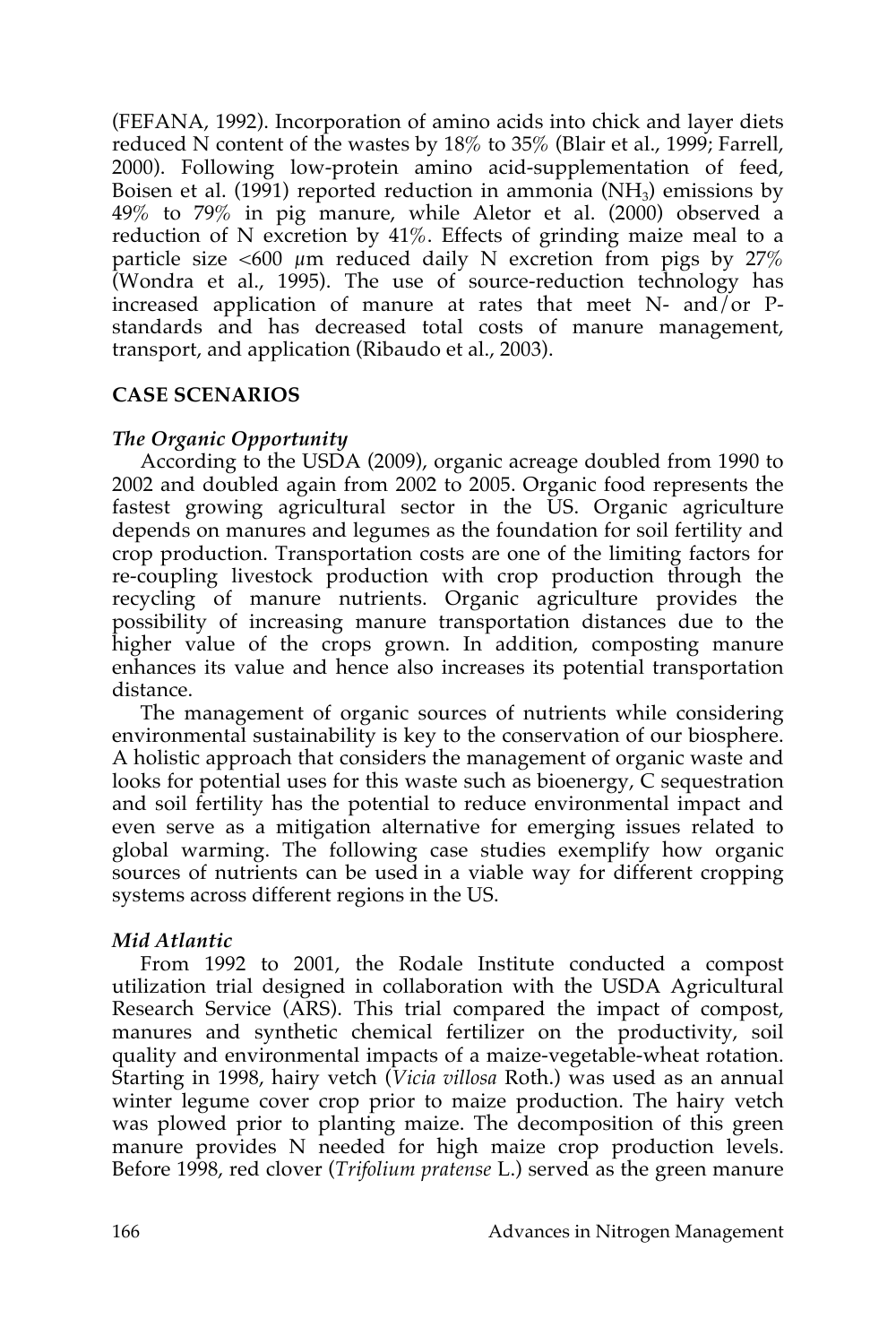cover crop. The experiment was conducted using a split plot randomized complete block design with 4 large plot replications.

*Site Description.* The 2.0-ha experimental site was located at the Rodale Institute Experimental Farm in Kutztown, Berks County, Pennsylvania. The climate is continental sub-humid temperate. The location is situated at 40º22'N and 75º57'W. The soil type consists predominantly of Berks shaly silt loam (Typic Dystrochrepts) with some lesser amounts of Fogelsville silt loam (Utic Hapludalfs). The mean precipitation is 1,000 mm annually and is evenly distributed throughout the year. The mean maize growing degree units are approximately 2,950 per annum.

*Treatment Descriptions and Experimental Design.* The four treatments compared for the purpose of this book are described in Table 1. Starting in the spring of 1993, a three-year cash crop rotation of maize-vegetablesmall grain was initiated. There were sixteen 21.3 x 18.3 m main plots (4 fertilizer treatments  $x$  4 replications), with three 21.3  $x$  6.1 m subplots in each main plot.

**Table 1. Crop rotations used in the Rodale compost utilization trial, 1993–2001. Entry points 1, 2, and 3 occurred each year for each treatment. Capital letters signify cash crops, while lowercase letters signify green manure cover crops. Legend codes: cc = crimson clover; hv = hairy vetch; M = maize; O = oat; P = pepper; r = rye; rc = red clover; S = spinach; sg = sorghum-Sudan grass; W/w = wheat. In 1995, the rotation was changed to include legume green manure after wheat, and in 1996, a rye cover crop was added after maize. The crimson clover planted the fall of 1995 did not overwinter.**

|  | Entry 1993 1994 1995 1996 1997 1998 1999 2000 2001  |  |  |  |
|--|-----------------------------------------------------|--|--|--|
|  | 1 M P-w W-sg-cc cc-M-r r-P-w W-hv hv-M-r r-P-w W-hv |  |  |  |
|  | 2 O-sg M P-w W-rc rc-M-r r-P-w W-hv hv-M r-P-w      |  |  |  |
|  | 3 S-P-w W-sg M P-w W-rc rc-M-r r-P-w W-hv hv-M      |  |  |  |

In the fall 1993 trial, lysimeters were installed. In 1993, spinach (*Spinacea oleraceae* L.) preceded bell pepper (*Capsicum annuum* L.); thereafter, the vegetable crop was always bell pepper. In 1993, the small grain rotation was initiated with oats (*Avena sativa* L. cv. Ogle), but from 1994 to 2001, winter wheat was used (*Triticum aestivum* L. cv. 'Wilkens'). From 1993 to 1995, sorghum-Sudan grass (*Sorghum bicolor* (L.) Moench.) was planted after small grain harvest to serve as a nitrate-scavenging catch crop.

In these trials, wheat depended completely on residual nutrients from the previous crop/nutrient sources used on maize and bell peppers. Green manure was used for maize, though vegetables received compost, manure, or synthetic fertilizer. Nitrogen applications were designed to give equal available N across the treatments. To optimize maize and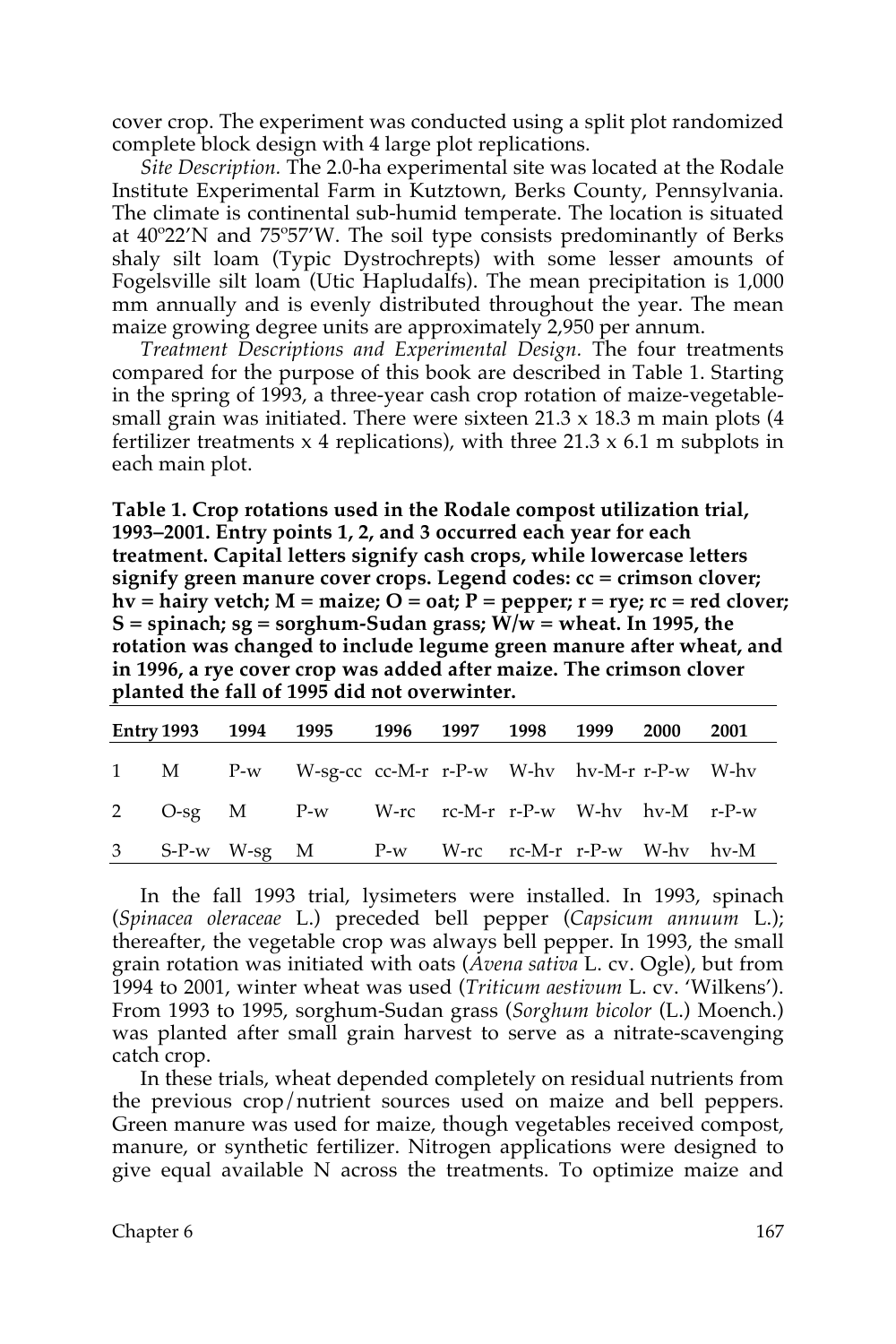vegetable production, the available N target rates were 130 and 100 kg N ha<sup>-1</sup>, respectively. Nitrogen availabilities in fertilizer, manure, and compost were calculated as 100%, 50%, and 40%, respectively.

In the initial red clover cover crop stage (1994 to 1997), raw dairy manure produced the highest mean maize yields with 7.3 Mg ha<sup>-1</sup> (approximately 134 bushels per acre at 15.5% moisture. This exceeds the Berk County mean yield (approximately 120 bushels per acre) by about 12%). Maize yields in all treatments from 1998 to 2001, which followed hairy vetch green manure crops, increased ( $P = 0.05$  FLSD) by about 8.9% (approximately 580 kg ha<sup>-1</sup> y<sup>-1</sup> or 10.6 bushels acre<sup>-1</sup>) compared to the previous management scenario (1992 to 1997), in which maize crops followed red clover green manure crops. From 1998 to 2001, yields resulting from conventional synthetic fertilization were about 9% to 16% lower than treatments employing raw manure or compost. Besides the crop yield increases for maize and wheat with organic amendments and cover cropping in these trials (Table 2), results from long term studies at the Rodale Institute show organic systems can increase yields (Tables 2 and 3) and increase C and N sequestration in soils (Table 4).

Not all treatments show a yield response. Pepper fruit yields were not responsive to the cover crop and/or amendment treatments. Wheat yields were higher (8% to 14%) under residual composts (4,020 kg ha<sup>-1</sup>, 71.8 bu acre<sup>-1</sup>), and raw dairy manure (3,805 kg ha<sup>-1</sup>, 67.9 bu acre<sup>-1</sup>) than under residual synthetic fertilizer  $(3,386 \text{ kg} \text{ ha}^{-1}, 60.5 \text{ bu} \text{ acre}^{-1})$  and substantially higher (13% to 27%) than the Berk County mean wheat yield of about  $3,000 \text{ kg}$  ha<sup>-1</sup>, 52 bu acre<sup>-1</sup>. Hairy vetch winter cover cropping before maize production resulted in an 8.8% increase in wheat yields compared to clover cover crop in the years prior. Hairy vetch as green manure crop increased both maize and wheat seed N contents by about 16% to 17%.

Selecting the right cover crop is important in reducing nitrate leaching. Cover crops have been reported to reduce nitrate leaching and even mine nitrates from underground water while contributing to increases in vegetable yields (Delgado, 1998; Delgado et al. 2001a, 2007). In these Rodale Institute compost utilization trials, although nitrate leaching was low  $\left($  <13 kg N ha<sup>-1</sup>) for both cover crops, the hairy vetch cover crop resulted in nitrate-N leaching greater than leaching under a red clover cover crop (Table 5). September was the month with the most nitrate leaching. This was the result of high amounts of rainfall in the absence of an active cash crop and/or scavenging cover crop to intercept residual N. Providing better early cover crop development during the maize crop could prevent this loss. This would ideally be accomplished by seeding the cover crop after the critical periods for crop competition and interference but before stages of maize root senescence in order to ensure that the cover crop intercepts N, minimizing losses during the critical September timeframe.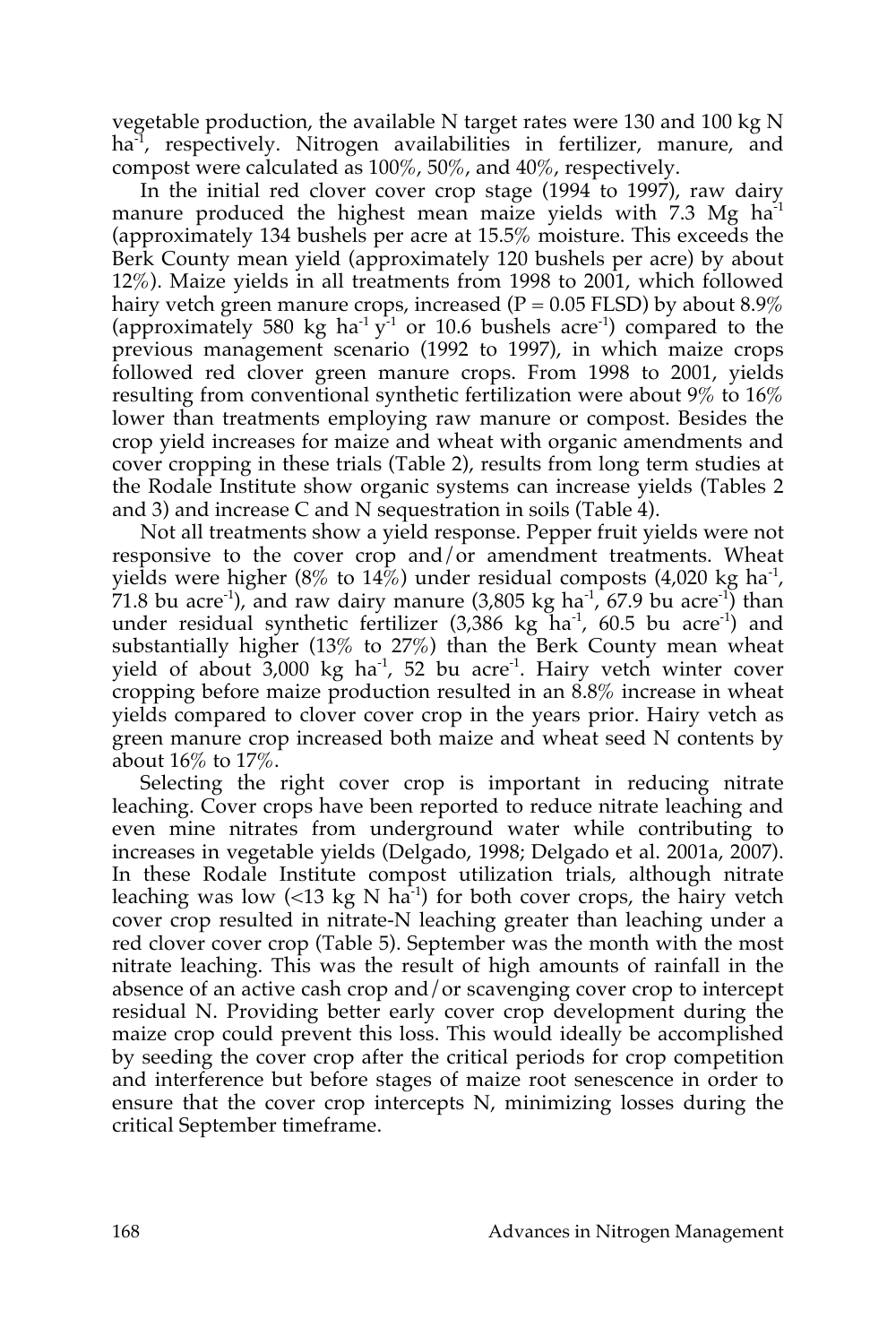| $\frac{1}{2}$<br>$m$ and $m$ is $m$ is $n$ if $n$ is $n$ if $n$ is $n$ if $n$ is $n$ if $n$ is $n$ is $n$ if $n$ is $n$ is $n$ is $n$ is $n$ is $n$ is $n$ is $n$ is $n$ is $n$ is $n$ is $n$ is $n$ is $n$ is $n$ is $n$ is $n$ is $n$ is $n$<br>dairy manure; Grand mean = average of all amendment treatments. |             |                       |                   |  |  |
|-------------------------------------------------------------------------------------------------------------------------------------------------------------------------------------------------------------------------------------------------------------------------------------------------------------------|-------------|-----------------------|-------------------|--|--|
| Crop                                                                                                                                                                                                                                                                                                              | Treatment   | Yield $(kg ha-1 y-1)$ |                   |  |  |
|                                                                                                                                                                                                                                                                                                                   |             | Red clover stage      | Hairy vetch stage |  |  |
| Maize grain                                                                                                                                                                                                                                                                                                       | <b>BLLC</b> | 5,932 a               | 7,224 ab          |  |  |
|                                                                                                                                                                                                                                                                                                                   | <b>CNV</b>  | 6,333 b               | 6,847 b           |  |  |
|                                                                                                                                                                                                                                                                                                                   | <b>DMLC</b> | 6,891 ab              | 7,927 a           |  |  |
|                                                                                                                                                                                                                                                                                                                   | RDM         | 7,563 a               | 7,076 b           |  |  |
|                                                                                                                                                                                                                                                                                                                   | Grand mean  | 6,679                 | 7,275             |  |  |
| Wheat grain                                                                                                                                                                                                                                                                                                       | <b>BLLC</b> | 3,069c                | 3,829 a           |  |  |
|                                                                                                                                                                                                                                                                                                                   | CNV         | 3,362 b               | 3,386 a           |  |  |
|                                                                                                                                                                                                                                                                                                                   | <b>DMLC</b> | 3,673 ab              | 4,020a            |  |  |
|                                                                                                                                                                                                                                                                                                                   | <b>RDM</b>  | 3,715 a               | 3,805 a           |  |  |
|                                                                                                                                                                                                                                                                                                                   | Grand mean  | 3,455                 | 3,760             |  |  |
| Pepper fruit                                                                                                                                                                                                                                                                                                      | <b>BLLC</b> | 1,455 b               | 1,549 a           |  |  |
|                                                                                                                                                                                                                                                                                                                   | CNV         | 1,686 a               | 1,529a            |  |  |
|                                                                                                                                                                                                                                                                                                                   | <b>DMLC</b> | 1,754 a               | 1,564 a           |  |  |
|                                                                                                                                                                                                                                                                                                                   | <b>RDM</b>  | 1,825 a               | 1,561 a           |  |  |
|                                                                                                                                                                                                                                                                                                                   | Grand mean  | 1,680                 | 1,551             |  |  |

**Table 2. Crop yields (dry weight in kg ha-1 ) in red clover and hairy vetch stages of the Rodale Institute compost utilization trial 1992 to 2001 Kutztown, Pennsylvania. Within the same stages, treatments possessing a common lower case letter are not statistically different at p = 0.05. BLLC = broiler litter leaf compost; CNV = conventional mineral fertilizer; DMLC = dairy manure leaf compost; RDM = raw** 

**Table 3. Yield, plant height, and grain protein content for 2004 maize crop in organic and conventional farming systems in the Rodale Institute Farming Systems trial. Different letters indicate statistically significant differences (p = 0.05) between the farming systems for yield and height and a tendency of higher crude and available protein levels, which did not reach statistical significance.**

| Farming system | Yield<br>$(kg ha-1)$ | Height<br>(cm) | Crude<br>protein $(\%)$ | Available<br>protein $(\%)$ |
|----------------|----------------------|----------------|-------------------------|-----------------------------|
| Organic        | 7.902 b              | 242 b          | 8.2                     |                             |
| Conventional   | 6.844a               | 207a           | 7 7                     | 6.7                         |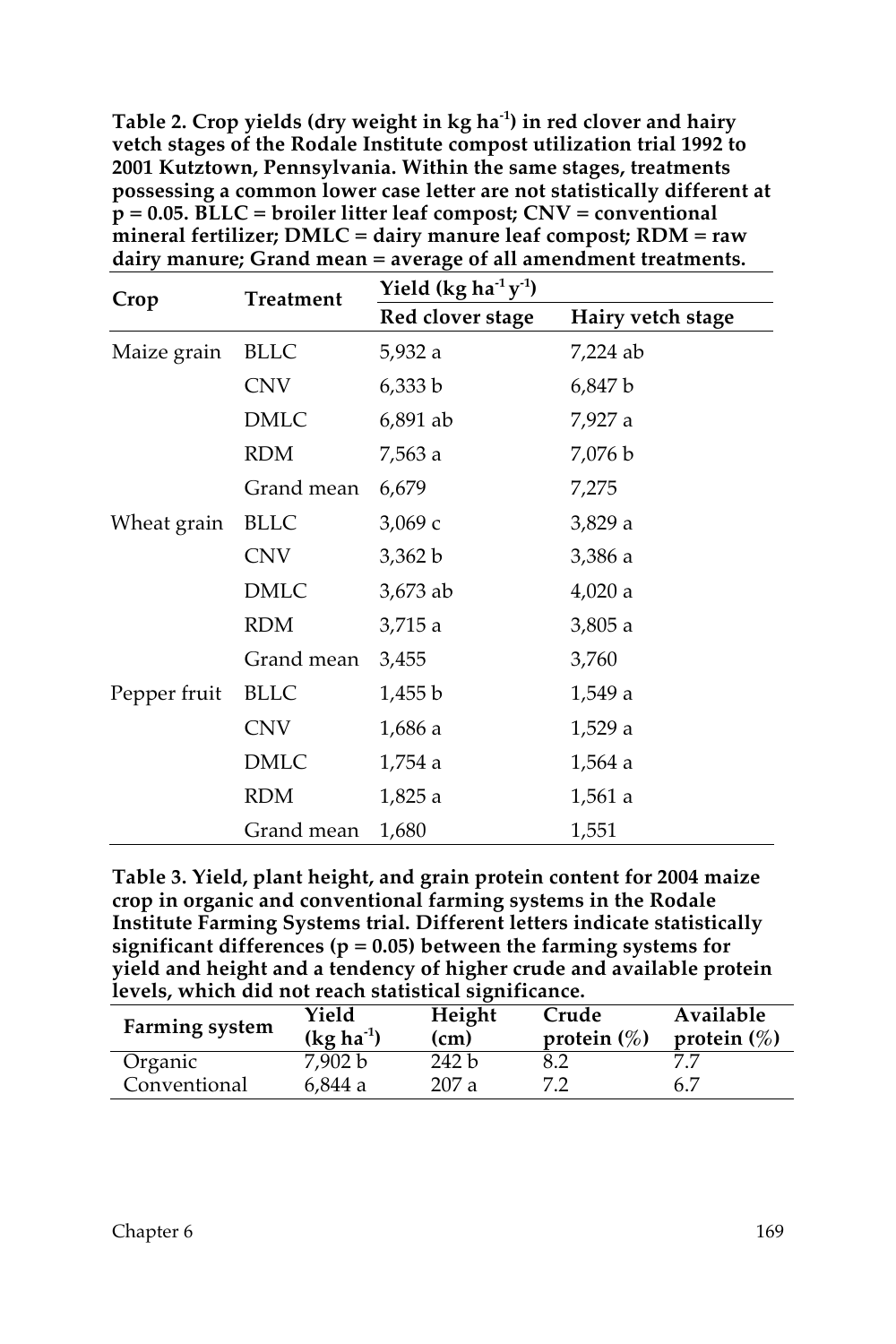**Table 4. Soil C and N accumulation in kg ha-1 y-1 between 1981 and 2002. Different letters indicate statistically significant differences for**  that element ( $p = 0.05$ ).

| <b>Farming system</b> | Soil nutrient increase (kg ha <sup>-1</sup> $y$ <sup>-1</sup> ) |          |  |  |  |
|-----------------------|-----------------------------------------------------------------|----------|--|--|--|
|                       | Carbon                                                          | Nitrogen |  |  |  |
| Manure                | 981 b                                                           | 86 b     |  |  |  |
| Legume                | 574 b                                                           | 41 h     |  |  |  |
| Conventional          | 293a                                                            | $-2a$    |  |  |  |

**Table 5. Influence of cover crop and amendment treatments on the leaching of nitrogen in the Rodale Institute compost utilization trial from 1994 to 2001 in Kutztown, Pennsylvania. BLLC = broiler litter leaf compost; CNV = conventional mineral fertilizer; DMLC = dairy manure leaf compost; RDM = raw dairy manure; Grand mean = average of all amendment treatments. Treatments with different letters are significantly different within column (p < 0.05).**

| Amendment                             | Red clover<br>1994-1998 | Hairy vetch<br>1999-2001 | Percent change |  |  |  |
|---------------------------------------|-------------------------|--------------------------|----------------|--|--|--|
| Nitrate N leached ( $kg \, ha^{-1}$ ) |                         |                          |                |  |  |  |
| <b>BLLC</b>                           | 1.3a                    | 5.7 a                    | 226            |  |  |  |
| <b>CNV</b>                            | 2.8 <sub>b</sub>        | 10.5 <sub>b</sub>        | 262            |  |  |  |
| <b>DMLC</b>                           | $2.3$ ab                | 12.6 <sub>b</sub>        | 425            |  |  |  |
| <b>RDM</b>                            | 4.3 c                   | 12.7 <sub>b</sub>        | 189            |  |  |  |
| Grand mean                            | 2.68                    | 10.38                    | 275.5          |  |  |  |
| Ratio of input N to leached N         |                         |                          |                |  |  |  |
| <b>BLLC</b>                           | 87 a                    | 20a                      | 77             |  |  |  |
| <b>CNV</b>                            | 25 <sub>b</sub>         | 7 b                      | 72             |  |  |  |
| <b>DMLC</b>                           | 63a                     | 7 b                      | 89             |  |  |  |
| <b>RDM</b>                            | 34 b                    | 8 b                      | 76             |  |  |  |
| Grand mean                            | 52.3                    | 10.5                     | 78.5           |  |  |  |

Among the organic amendments, broiler litter leaf compost (BLLC) showed the lowest ( $P = 0.05$ ) nitrate leaching, and raw dairy manure showed the greatest leaching. Nitrate leaching using conventional fertilizer was similar to raw manure when combined with hairy vetch cover cropping. Leaching under red clover and dairy manure leaf compost tended to be lower than with either fertilizer or raw manure but more than with broiler litter leaf compost (Table 5).

Compost can be superior to conventional synthetic fertilizer and raw dairy manure for (1) building soil nutrient levels, (2) providing residual support to wheat production, and (3) reducing nutrient losses to ground and surface waters without lowering yield potential of grain crops such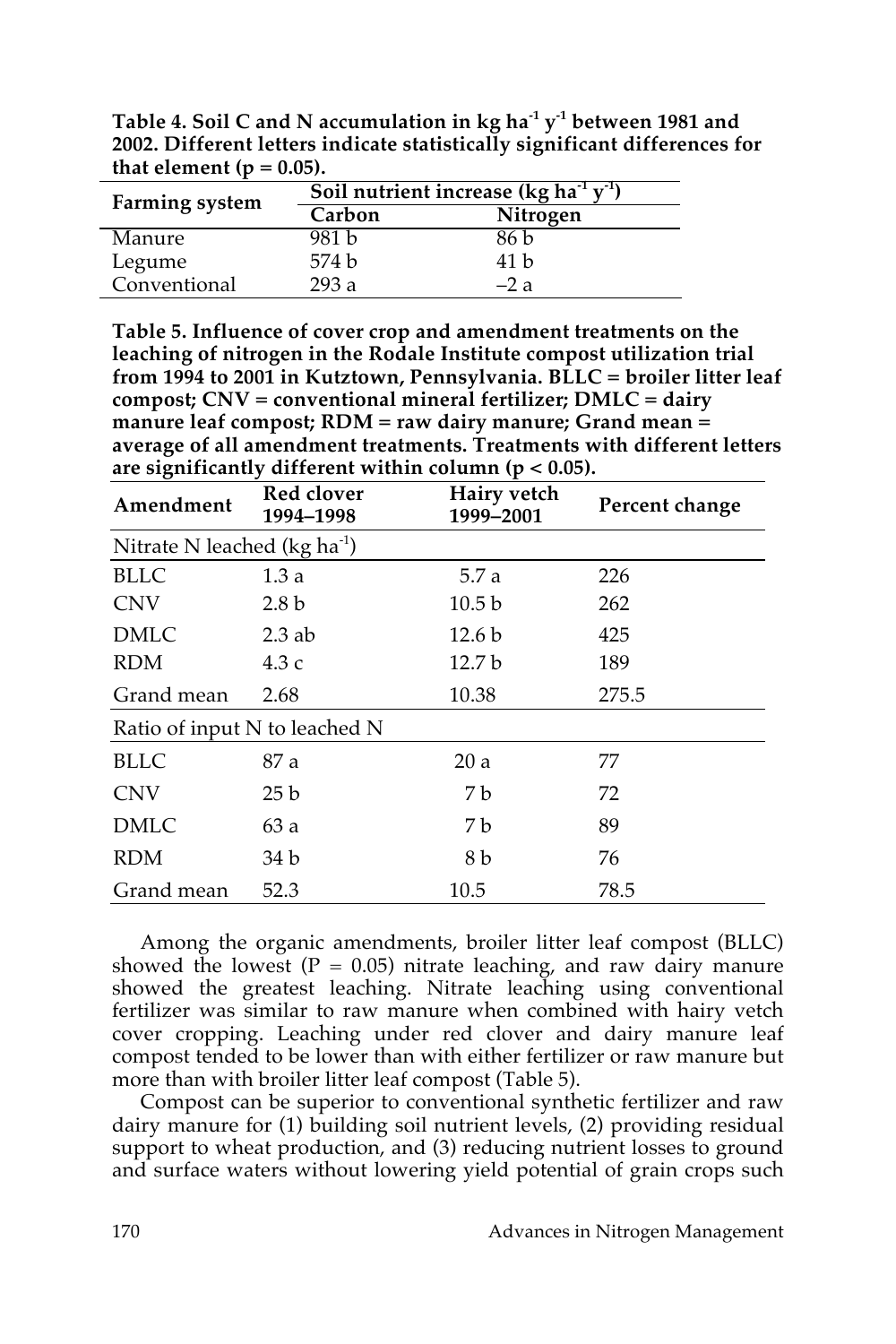as maize or wheat. Using organic N sources to build up soil fertility has environmental advantages that can be combined with competitive yields and crop quality. Raw manures can constitute a greater environmental and health risk than synthetic fertilizers when used improperly. As such, for reducing the pathogen load in manure generated by concentrated animal feeding operations, composting should be considered a best management practice versus disposal of raw manure waste without composting.

### *Humid South*

**Climate and hydrology.** The experiments described below were carried out at the George Washington Carver Agricultural Experiment Station at Tuskegee University, Tuskegee, Alabama. The study site is located at 32°26'N, 85°45'W, with a 400-foot elevation. The soil is a loamy sand of the Marvyn series (fine-loamy, siliceous, thermic, Typic Kanhapludults) with shallow underground water.

For the last 100 years, the average maximum air temperature in Alabama has varied between  $15^{\circ}$ C and  $35^{\circ}$ C (Figure 1) with highest peaks in the months of June–August. During the same period, the average minimum air temperatures ranged between 2ºC and 22ºC (Figure 1). The average total monthly rainfall in Alabama between 1906 and 2006 is shown in Figure 2. March and July are typically the wettest months. In 2003, a nearby weather station at the E.V. Smith Agricultural Experiment Station, Shorter, Alabama, was used to record ambient temperatures and rainfall in 2003 (Figures 1 and 2).

Tuskegee is located in east-central Macon County, Alabama, in the coastal plain hydro-geologic region. The experimental site is underlain by unconsolidated (undifferentiated) rocks of the upper Selma group. The soils in the study area are formed from sedimentary rocks underlain by impermeable igneous, metamorphic, and sedimentary rocks that form the floor of the coastal plain (Miller, 1992). These coastal plain sediments were deposited during a series of sea retreats. In Macon County, the Tuscaloosa group and the Eutaw formation are the main sources of ground water. The county is drained by Uphapee, Calebee, Cubahatchee, and Line Creeks, and their tributaries, all of which discharge into the Tallapoosa River.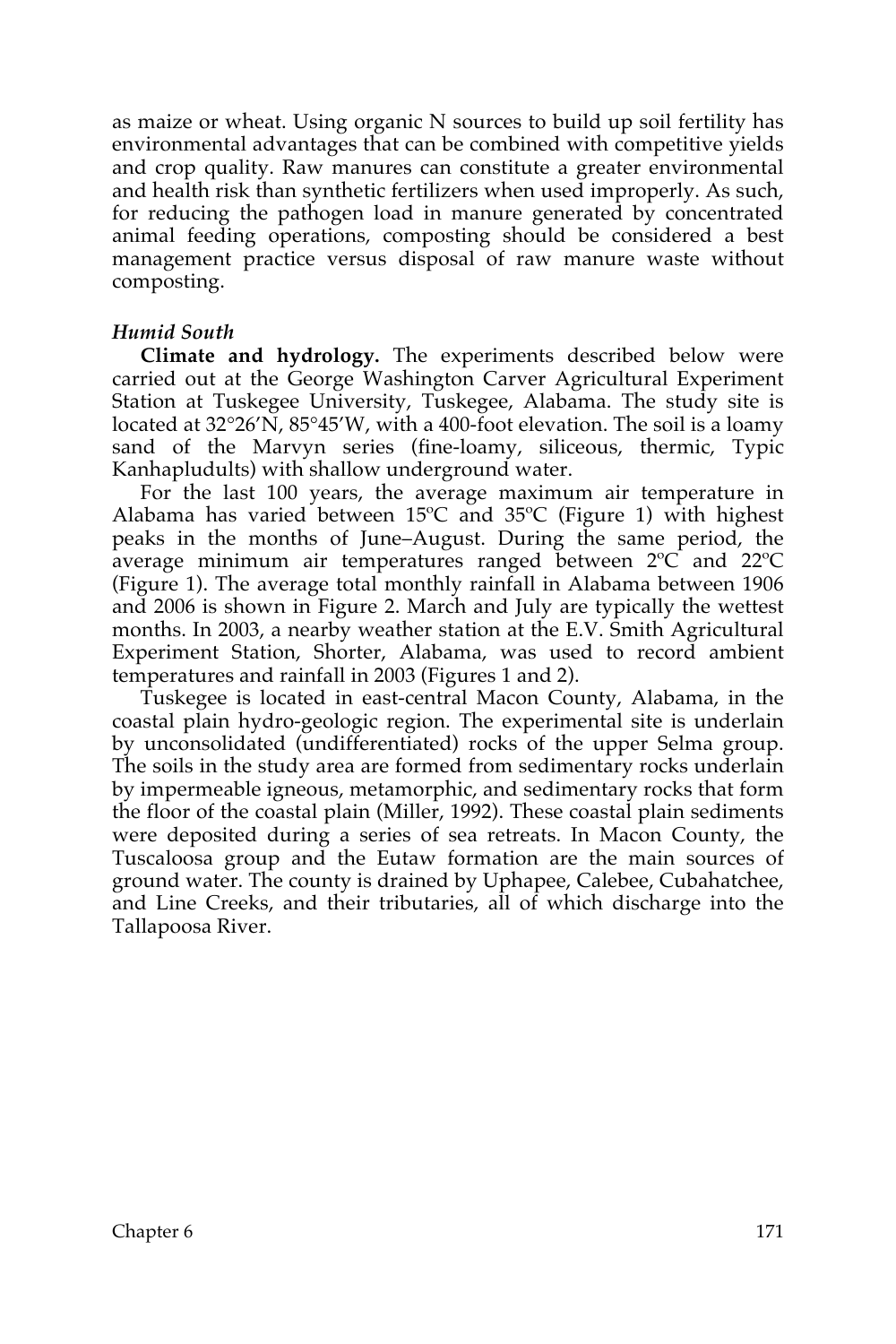

Month

**Figure 1. Average maximum and minimum monthly ambient air temperature in Alabama (1906–2006) and average 2003 monthly temperatures at E.V. Smith Agricultural Station, Shorter, Alabama. Source: www.srh.noaa.gov/bmx.**



**Figure 2. Average monthly rainfall in Alabama (1906–2006) and 2003 rainfall at E.V. Smith Agricultural Station, Shorter, Alabama. Source:**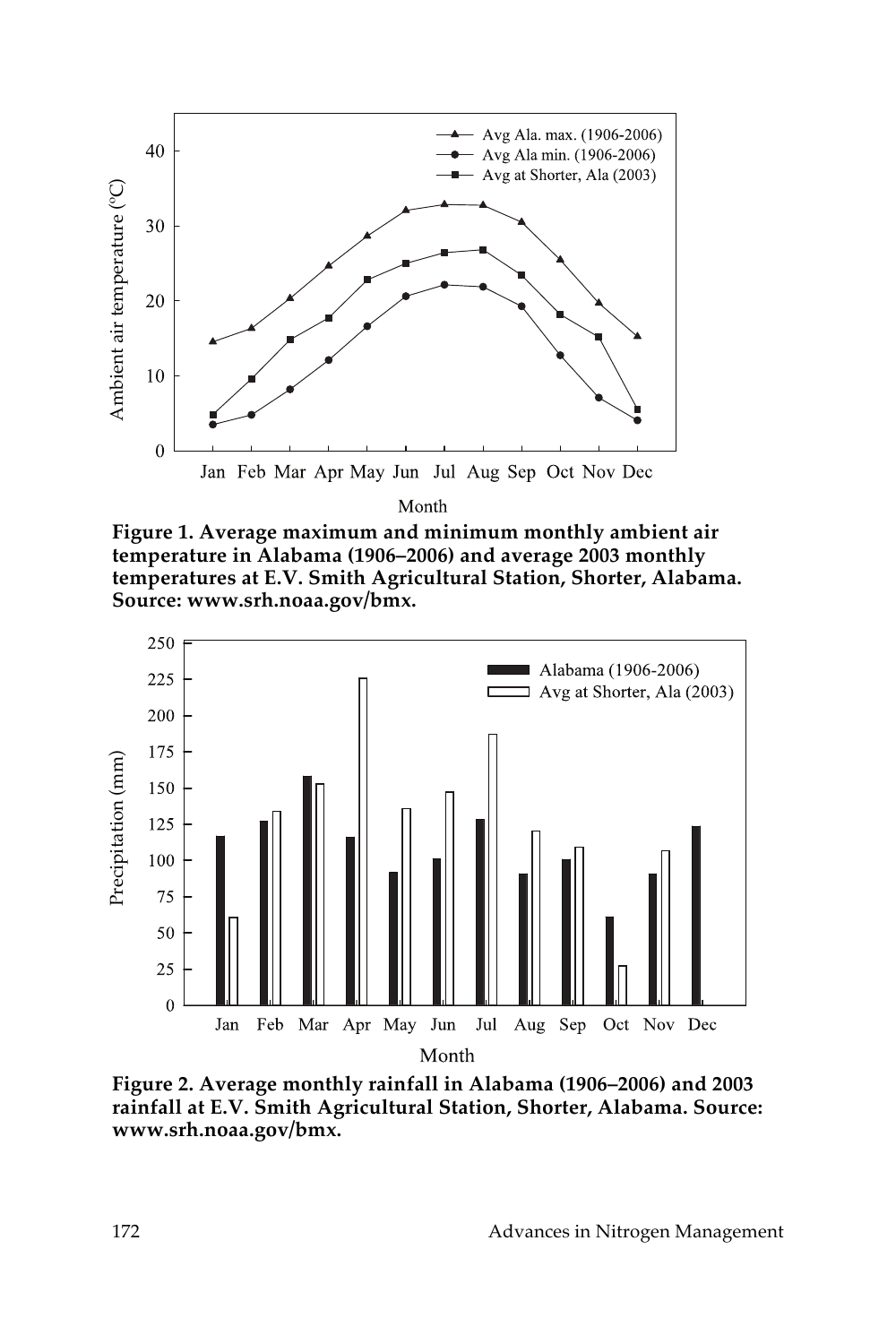**Research site.** In spring 2001, a field study was initiated at Tuskegee University to investigate the use of organic amendments as nutrient sources. The studies evaluated different sweet potato cultivars using crimson clover, broiler litter, or NPK fertilization to determine how the factors of cultivar and soil amendment influenced sweet potato yield and water quality.

A split plot randomized complete block design was employed. The main plots were three sweet potato cultivars, and the subplots were four soil amendments: (1) non-amended control, i.e., weed fallow with no fertilizer; (2) crimson clover cover crop with broiler litter amendment; (3) crimson clover cover crop alone; and  $(4)$  crimson clover cover crop plus commercial NPK fertilizers. Each treatment was replicated four times in a randomized complete block design, resulting in 48 total experimental units. Porous ceramic suction lysimeters were installed under each "Nugget" sweet potato cultivar at 30, 60, and 90 cm.

In fall 2001, each experimental unit was planted with crimson clover (*Trifolium incarnatum* L) at a seeding rate of 45 kg ha-1 , with the exception of the non-amended control weed fallow treatment. Before planting, the crimson clover seeds were inoculated with *Rhizobium leguminosarum biovar trifolii* by moistening the seeds with water (18 mL kg<sup>-1</sup> seeds) and combining seed with inoculum at the rate of 2 g inoculum  $kg<sup>-1</sup>$  seed. In the control plots, no cover crop or fertilizer was applied and weeds grew freely. In spring, before planting sweet potato slips, the crimson clover tops were mowed and incorporated into the soil by plowing. Nutrients were applied as follows: broiler litter at a rate of 4  $\overline{Mg}$  ha<sup>-1</sup> and ammonium nitrate and triple super phosphate at rates of  $120 \text{ kg N}$  ha<sup>-1</sup> (in two split applications) and 120 kg  $P_2O_5$  ha<sup>-1</sup>, respectively. Potassium was applied as potassium chloride at a rate of 170 kg  $\rm K_2O$  ha $^{\text{-1}}$  to the NPK treatment plots according to soil testing recommendations.

**Biomass.** The biomass of leaves and vines for all sweet potato cultivars grown on the broiler litter-amended treatment were significantly higher ( $P < 0.05$ ) than those grown on the crimson clover alone or the weed fallow control. However, there was no significant difference between the broiler litter-amended plots and the NPK treatments in terms of foliar biomass.

**Cutlivars.** "Beauregard" is a rapidly growing cultivar and provided fuller ground coverage and higher yield than "Nugget" or "Porto Rico." In organic farming, rapid ground coverage is especially important for weed control. The sweet potato biomass on broiler litter-amended plots was 7.1, 6.3, and 5.4 t ha<sup>-1</sup> for "Beauregard," "Nugget," and "Porto Rico," respectively. No significant differences were recorded in sweet potato nutrient (C, N, and S) contents among the cultivars under the different treatments (Figure 3). The average nutrient contents across all cultivars and treatments were  $41.7\%$ ,  $1.5\%$ , and  $0.3\%$  organic C, N, and S, respectively. Although the nutrient contents of the cultivars did not vary significantly, nutrient uptake under different treatments within cultivars varied significantly.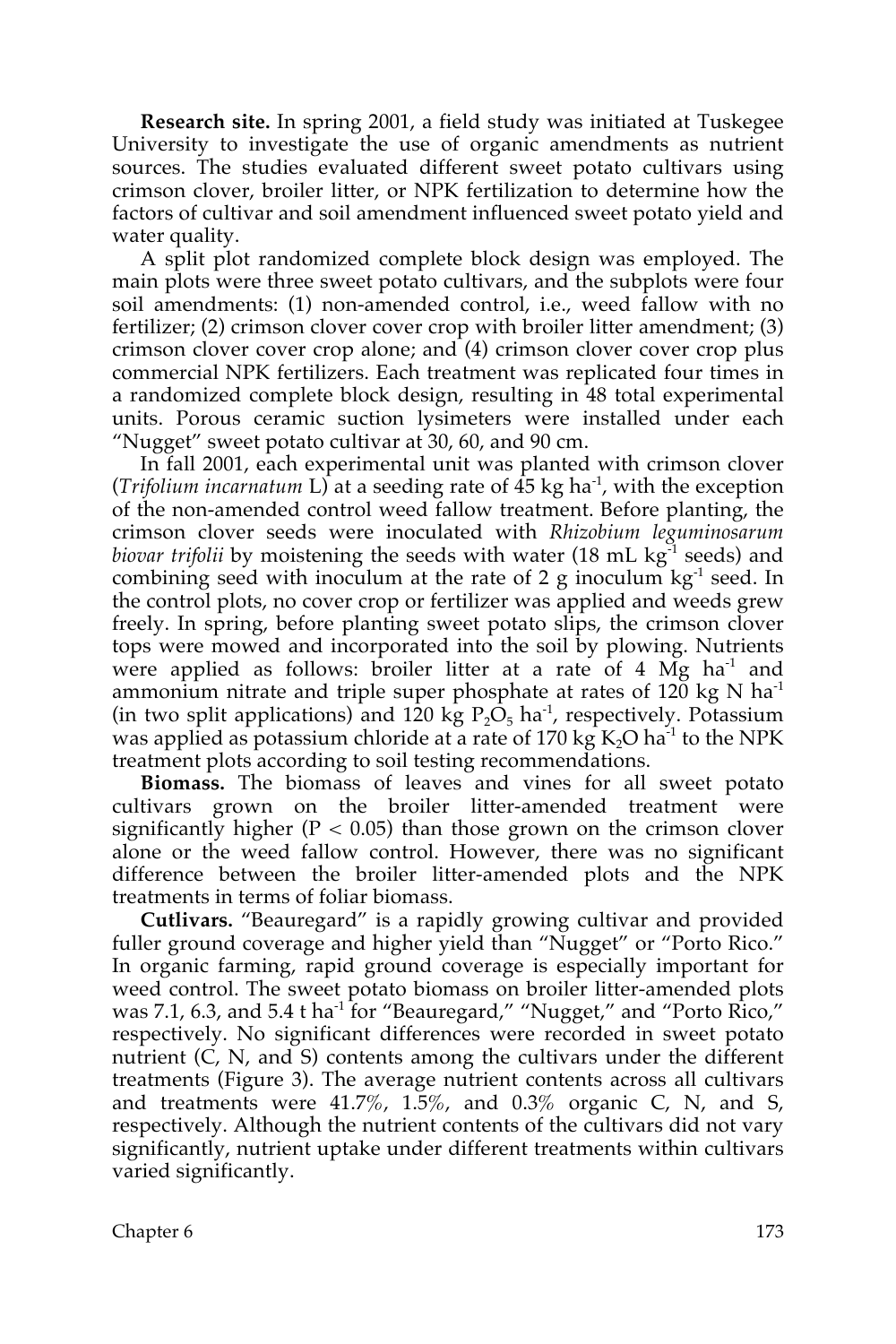**Amendment.** Across all cultivars, the broiler litter-amended plots removed the largest amounts of  $\dot{C}$ , N, and S (although N and S differences were not significant), and the control weed plots removed the least. Beauregard amended with broiler litter yielded 2.9 Mg C ha<sup>-1</sup>, while the control plot yielded only  $0.9 \text{ Mg C}$  ha<sup>-1</sup> (Figure 3). Nitrogen and S also tended to be higher under broiler litter-amended plots than under the control, the crimson clover alone, or the NPK plots (Figure 3).



**Figure 3. Carbon, nitrogen and sulfur contents of leaves and vines for three sweet potato cultivars grown on organic farming plots (Mathews, 2005). Treatments with different letters are significantly different within cultivar (p < 0.05).**



**Figure 4. Sweet potato storage root yields of three cultivars grown on organic farming plots (Mathews, 2005). Treatments with different**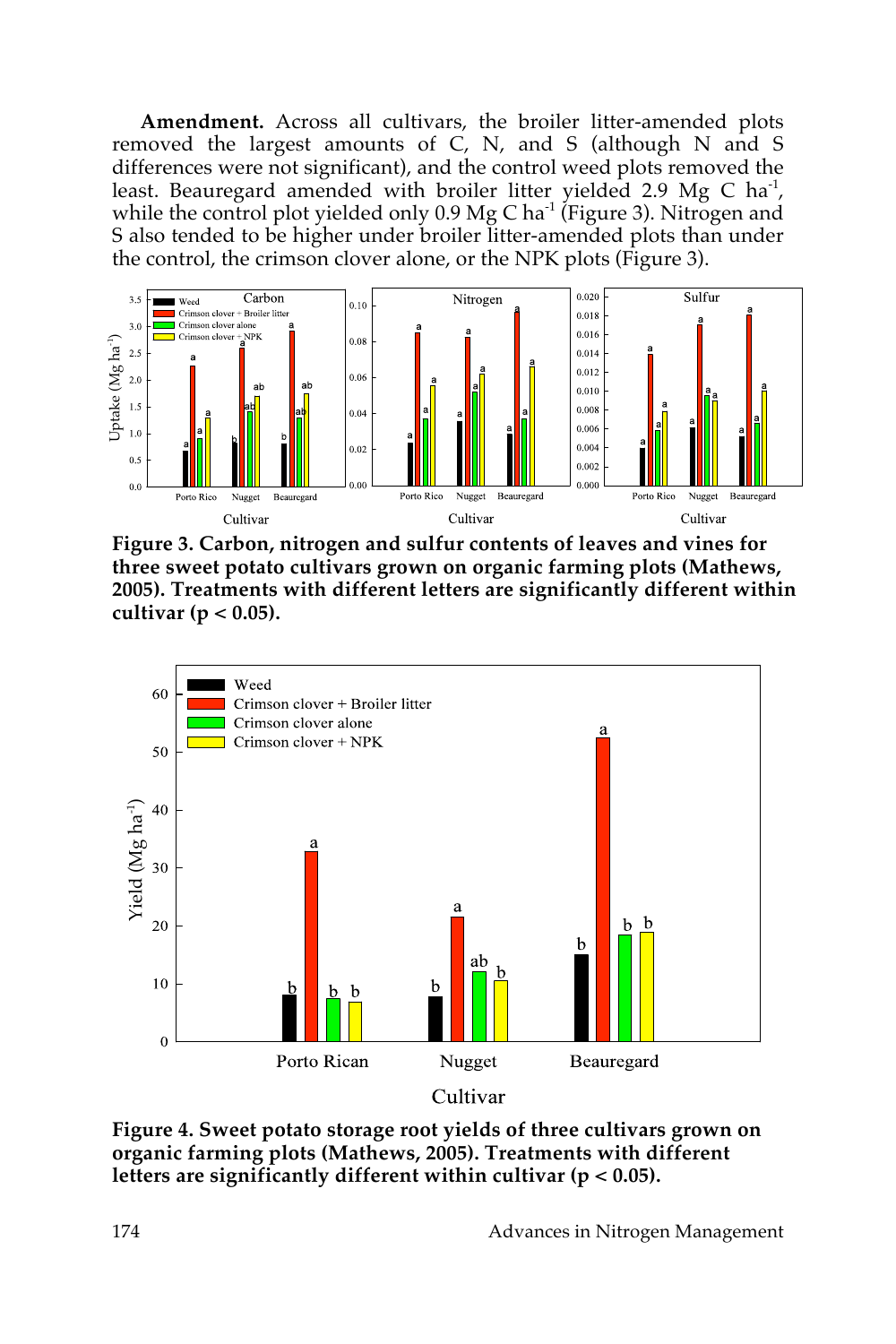**Sweet potato storage root yields.** Application of broiler litter significantly  $(P = 0.05)$  increased sweet potato storage root yields compared to other amendment treatments tested (Figure 4). There was a significant difference  $(P < 0.001)$  in storage root yields between Beauregard and the other cultivars. Sweet potato storage root yields on broiler litter-amended plots were 52.5,  $\overline{3}$ 2.9, and  $2\overline{1}$ .5 Mg ha<sup>-1</sup> for "Beauregard," "Porto Rico," and "Nugget," respectively (Figure 4).

The storage root yields of "Beauregard" and "Nugget" amended with broiler litter were much higher than that of "Porto Rico." "Beauregard" is a high-yielding cultivar, requiring lesser amounts of nitrogenous fertilizers than other cultivars (J. Schultheis, personal communication). Beauregard yields in North Carolina vary from 25 to 43 t ha<sup>-1</sup> in sandy loam soils. Our results suggest that Beauregard may be very well suited for profitable production under organic farming systems.

The storage root yield data showed that Beauregard amended with broiler litter had a significantly higher yield than when using crimson clover alone (18.4 Mg  $\bar{h}a^{-1}$ ), crimson clover fertilized with inorganic NPK fertilizers (18.9 Mg ha<sup>-1</sup>), or with no fertilizer (15.0 Mg ha<sup>-1</sup>). Under similar environmental conditions, sweet potato storage root yields of 13.0 and 21.0 t ha<sup>-1</sup> were measured for "Georgia Jet" and "Rojo Blanco," respectively, both fertilized with NPK fertilizers (Ankumah et al., 2003). These results point to a significant potential response to organic fertilization by sweet potato grown in low fertility soil on the coastal plain of the southeast.

**Total dissolved organic N.** Total dissolved organic N in the soil water before fertilizer application ranged from 1.3 g  $L^{-1}$  in the weed control plot to 1.7 g  $L^{-1}$  in the crimson clover at the 30 cm depth, from 1.4 g  $L^{-1}$  in the NPK plots to 1.6 g  $L^{-1}$  in the crimson clover at the 60 cm depth, and from 0.9  $g$  L<sup>-1</sup> in the NPK plots to 1.7 g L<sup>-1</sup> in the weed control plots. No significant differences were found in the total dissolved organic N concentrations the first 10 weeks of the experiment. However, concentrations of the total dissolved organic N leached under the broiler litter-amended plots were higher ( $p < 0.05$ ) than those under all other treatments at 30 cm depth, those under crimson clover alone at 60 cm depth, and those under crimson clover and NPK at 90 cm depth.

Nitrate-N. Prior to fertilizer applications, soil water NO<sub>3</sub>-N concentrations were low (below 5  $mgL^{-1}$ ) at all depths except in the broiler litter-amended plots, where the concentrations were close to 5 mg  $L<sup>-1</sup>$ . Following fertilizer applications, significant amounts of  $NO<sub>3</sub>$ -N in the topsoil (0 to 30 cm) remained unconsumed by the sweet potato plants, still in an early stage of growth and development. As a consequence, the unconsumed NO<sub>3</sub>-N moved downward in the soil profile with percolating water. At the 30 cm depth,  $NO<sub>3</sub>$ -N concentrations ranged from 1.8 mg  $L^{-1}$  in the crimson clover plots to 5.0 mg  $L^{-1}$  in the broiler litter-amended plots. Concentrations of  $\overline{NO_3}$ -N at the 30 cm depth in the broiler litter-amended plots reached 33 and 30 mg  $L^{-1}$  at four- and six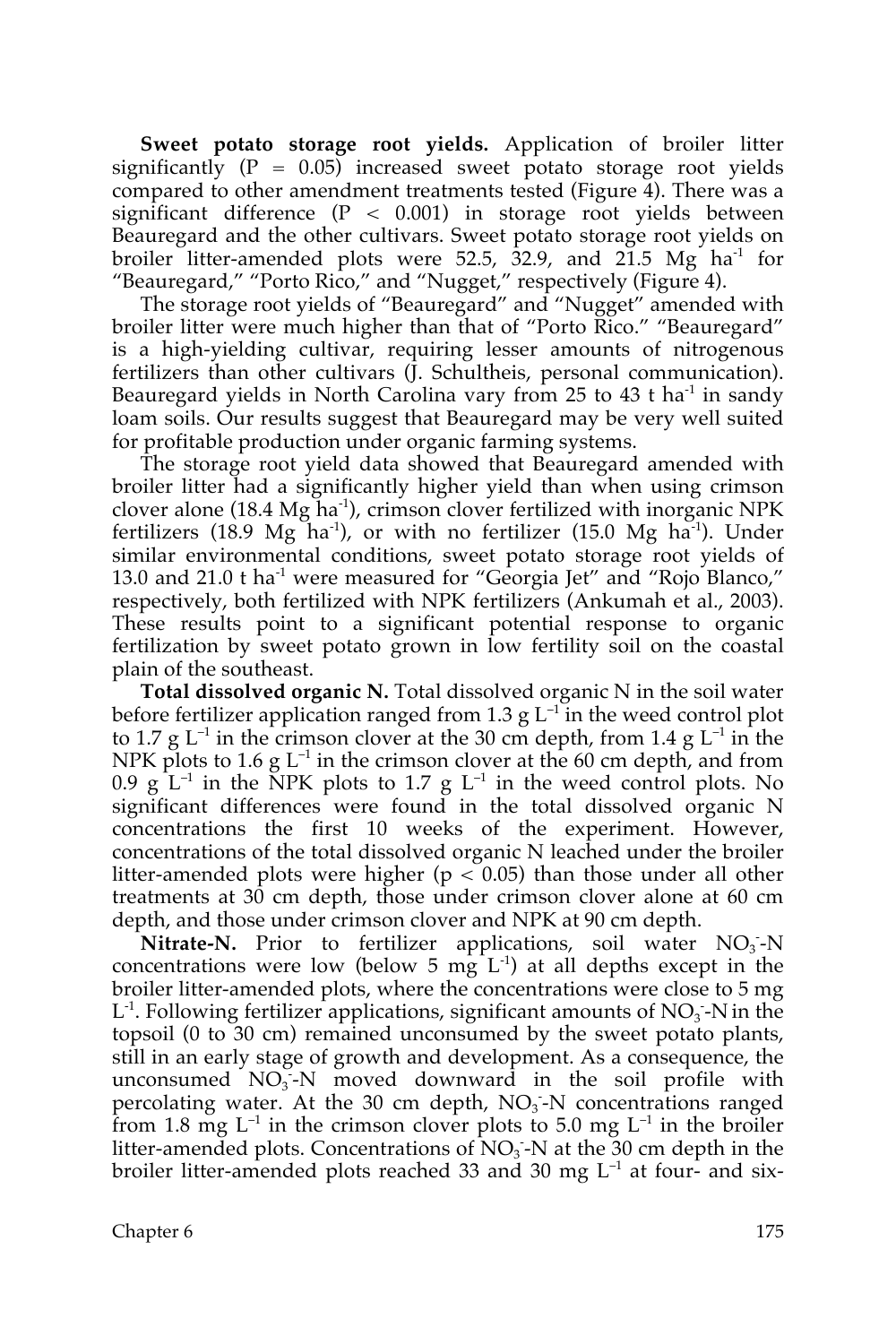week sampling times, respectively. At the same sample times, NO<sub>3</sub>-N concentrations in the NPK plots were 24 and 23 mg  $L^{-1}$ . After six weeks of water sampling, the  $N\tilde{O}_3$ -N concentrations gradually decreased to below 5 mg  $L^{-1}$  and remained low for the rest of the season. The peak in  $NO<sub>3</sub>$ -N concentrations (19 mg  $L^{-1}$ ), observed at six-weeks in the weed control plots, may be attributed to the fact that the plant root systems were not fully developed to take up nutrients that had accumulated in the soil as a result of residual plant material decomposition.

Nitrate-N concentrations never exceeded 15 mg  $L^{-1}$  at the 60 and 90 cm depths at four- and six-week sampling times (when their concentrations exceeded 15 mg  $L^{-1}$  at 30 cm depth). Nitrate movement in the soil could have been restricted by a heavy clay layer below 30 cm. A heavy clay pan is usually found at 60 cm depth in this soil. Presence of  $NO<sub>3</sub>$ -N at the 60 and 90 cm depths at concentrations exceeding the safe drinking water limit of 10  $m\dot{g}$  L<sup>-1</sup> may be of concern, depending on drinking water well depths. A high nitrification rate, exceeding crop uptake at that stage of growth and development is a probable cause for the high concentrations at these depths in the weed control and crimson clover plots.

### *Semi-arid West*

In semi-arid climates, such as those found in the western US, organic N sources can have additional benefits compared to the use of inorganic N sources. Under semi-arid environments, water availability is of paramount concern; therefore, the impacts of organic N source on water retention and conservation present added value that is not always recognized beyond the fertilizer value of soil amendments. Soil amendment impacts on water cycling and availability must be taken into account when assessing production options.

**Turf.** For example, in a study evaluating the use of composted dairy manure as a topdressing for Kentucky bluegrass turf grown on a Nunn clay loam (fine, smectitic, mesic Aridic Argiustolls) with an annual precipitation of about 400 mm, Johnson et al. (2006a, 2006b) found that moderate to high rates of compost application (66 and 99  $m^3$  ha<sup>-1</sup>) resulted in increased soil water retention at saturation and field capacity, delayed water stress, and improved turf quality. These results demonstrate the ability of organic amendments to modify crop-soilwater dynamics. Johnson et al. (2009) also reported that compost application increased infiltration rate and improved drought tolerance of Kentucky bluegrass (evaluated through canopy temperature measurements and turf quality rankings during a 10-day dry down period) (Figure 5). Turf quality dropped below 6 (the threshold for acceptable turf quality) on the seventh day of the dry down period in the plots with no compost applied and on the eighth day in the plots receiving the low compost application rate  $(33 \text{ m}^3 \text{ ha}^1)$ . However, the turf quality of the plots receiving moderate and high compost application rates remained above 6 throughout the entire 10-day dry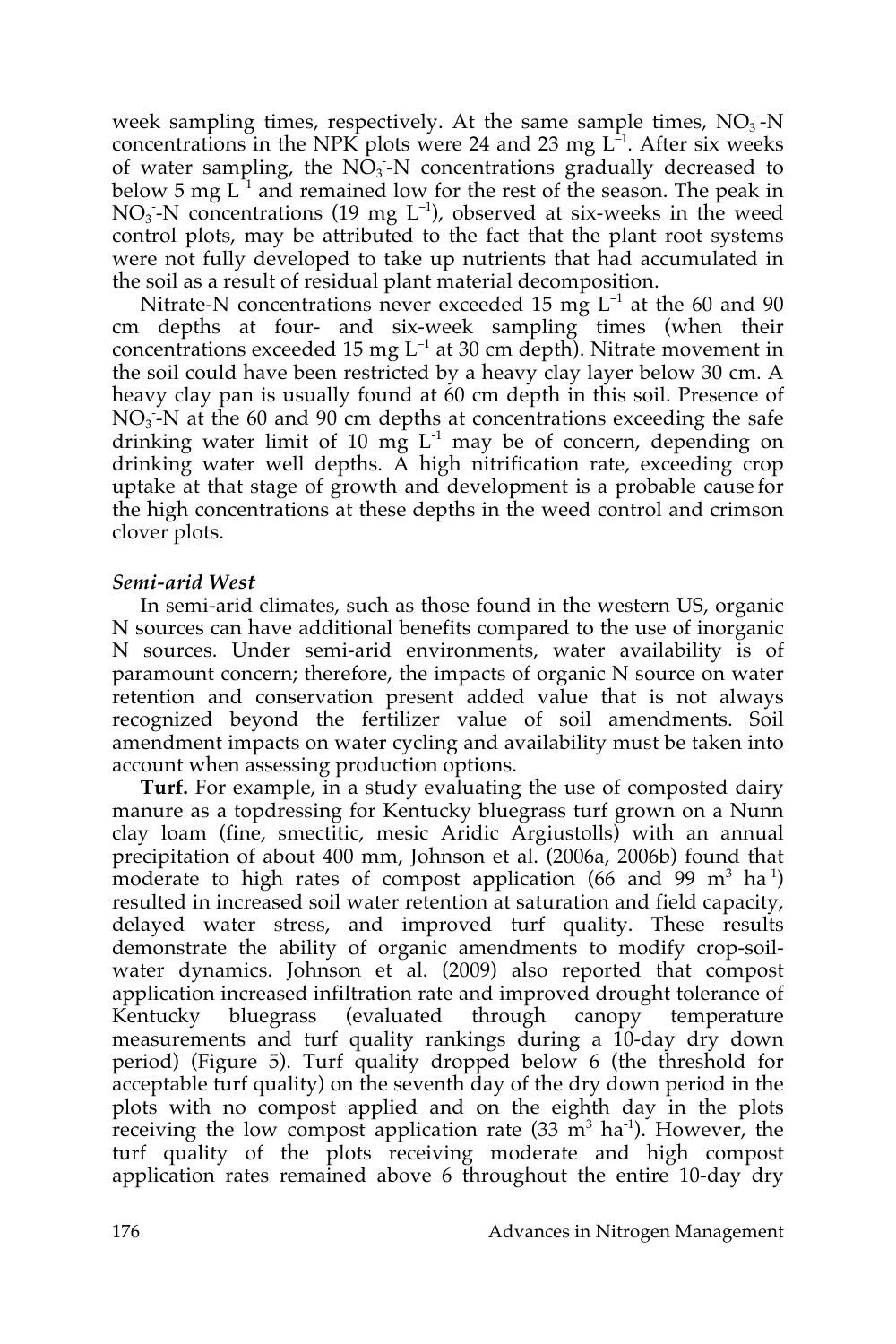down period. Application of manures and composts has been shown to increase soil water retention in other studies, as well (Aggelides and Londra, 2000; Celik et al., 2004; Nyamangara et al., 2001; Miller et al., 2002).



**Figure 5. Decline in turf quality ratings after irrigation withdrawal for**  m c o w **three Kentucky bluegrass cultivars. Turf quality rating was based on a**  3 o m n **combined evaluation of color, uniformity, density, and texture. A**  c m p rating below 6 indicates unacceptably low quality. Based on Johnson **et al. (2009).** m o s

**Fruit trees.** The challenge of optimizing the mineralization of N from organic sources to match crop needs was demonstrated in an on-farm study on the use of chicken manure or composted chicken manure in organic apple orchards in the Rogers Mesa area of Colorado, a region with an annual precipitation of 380 mm. h

Two orchards were chosen for this three-year study: a certified organic orchard and a transitional orchard (one in the process of conversion to organic). Both orchards had initial pH levels of 7.6–7.7, 0.7 mmhos  $\text{cm}^{-1}$  soluble salts, and 2.0% OM. Treatments were 2.2 Mg compost ha<sup>-1</sup>, 11 Mg chicken manure ha<sup>-1</sup> (50% sawdust bedding), 22 Mg chicken manure ha<sup>-1</sup> (50% sawdust bedding), and a control. There were five replicates at each site, laid out in a randomized complete block design, and treatments were applied annually in April in 1-m wide strips within the tree rows.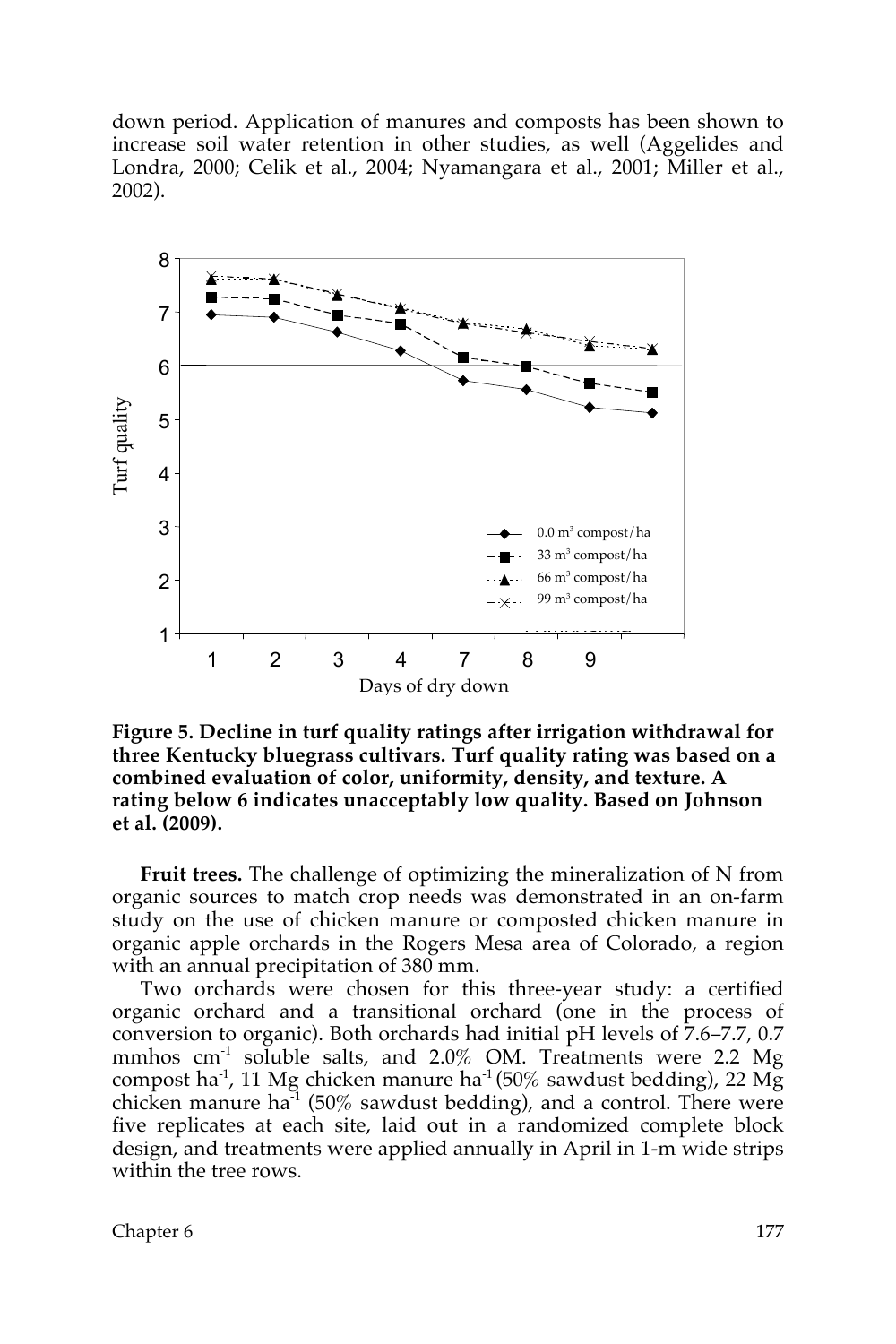Climate has a very large effect on mineralization and nitrification rates, and the trends were similar across treatments. In general, early in the spring and shortly after compost or manure application, soil  $NH_4^+$ -N levels rose as a result of ammonification of the organic N. About a month later, soil  $NO<sub>3</sub>$ -N levels increased, apparently due to nitrification of the ammonium. When soil inorganic N levels were evaluated across time (averaged over the three-year study period), treatment effects were evident. Whether N was applied as compost or manure, as the total N application increased, so did the average soil  $NH_4^{\,+}N$  and  $NO_3^-N$  levels. In addition, this study illuminates a common problem associated with organic soil amendments: the inadvertent buildup of soil P levels. The initial soil P (Olsen P) levels of the transitional and organic orchards were 42 and 95 mg kg<sup>-1</sup>, respectively. At the end of the third year of the study, the soil test P levels in the transitional orchard had increased to 86, 98, and 148 mg kg<sup>-1</sup> in the 2.2 Mg ha<sup>-1</sup> compost, 11 Mg ha<sup>-1</sup> manure, and 22 Mg ha<sup>-1</sup> manure treatments, respectively. In the organic orchard, soil test P increased to 215, 239, and 337 mg  $kg^{-1}$  with application of 2.2 Mg ha<sup>-1</sup> compost, 11 Mg ha<sup>-1</sup> manure, and 22 Mg ha<sup>-1</sup> manure treatments, respectively. In Colorado, a level of extractable soil P (Olsen) greater than 100 mg kg<sup>-1</sup> presents a risk of P contamination of surface water from runoff that could lead to surface water quality degradation.

When manure is applied to meet crop N requirements, excessive amounts of P are often co-applied, leading to increased soil P and the potential for increased P runoff concentrations (Davis et al., 2004; Schoenau and Davis, 2006). Therefore, when using organic N sources, it is critically important not to focus on N alone when determining rates, but to consider all potential water quality problems related to those sources, including P. Use of legume cover crops is a way to provide N without adding P, and another option is to apply manure or compost at P-based rates and supply the rest of the needed N through other sources. These options help farmers deal with the N-P imbalance and allow application of organic amendments to larger acreages at lower rates, creating better overall results.

**Vegetables.** When utilizing organic sources of plant nutrients, it is impossible to separate impacts of single nutrients on crop productivity. Nonetheless, we have documented changes in soil fertility in a long-term study on Grant Family Farms (the largest organic farm in Colorado). The farm is located just east of the foothills of the Rocky Mountains in northern Colorado and has clay to clay loam soils and a semi-arid climate averaging about 440 mm of precipitation annually. The soil fertility program that Grant Family Farms uses is based on dairy manure application every three years with green manures used during the other two years.

Low available soil P levels are a common problem in organically managed fields in the western US. This is due to low solubility of rock phosphate in alkaline and calcareous soils common in semi-arid areas. Phosphorus sources such as manure and compost are essential in organic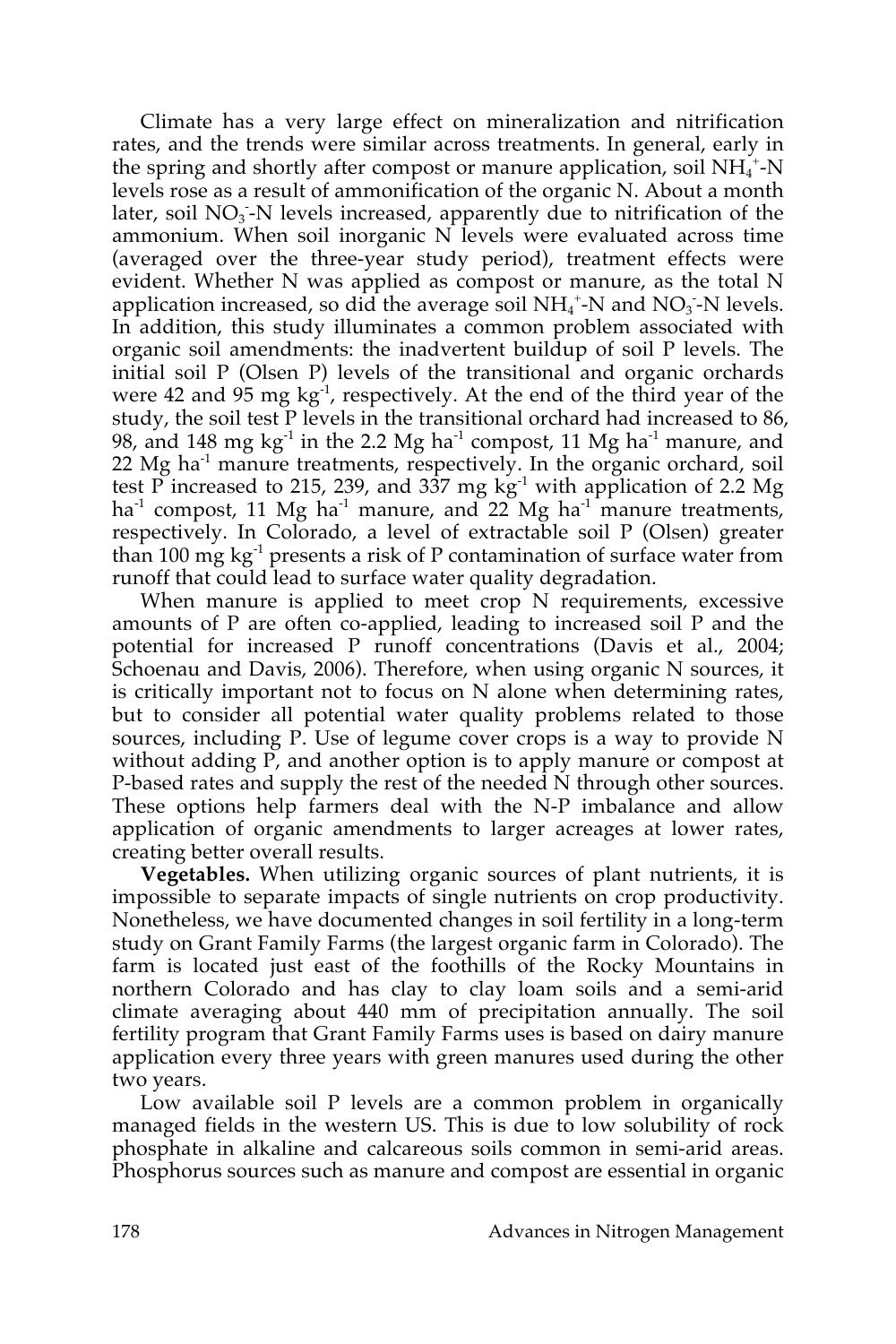farming systems on these soils. We evaluated 12 fields at Grant Family Farms with a range of five to 12 years of soil test data and recorded significant increases in soil test  $P$  in 11 out of the 12 fields (Figure 6). Slopes were calculated for these 11 fields in order to quantify the increase in soil P (AB-DTPA extractable P) per year; the average slope was  $+2.0$  mg P  $\text{kg}^{-1}$  y<sup>-1</sup> since the fields were converted to organic management. This translates into an increase of about 4.0 mg P  $kg<sup>-1</sup>$  per year for Olsen or NaHCO<sub>3</sub>- extractable P.



### **Figure 6. Soil test phosphorus (AB-DTPA) levels as a function of time under organic production. Based on a representative field from Grant Family Farms and adapted from Daniel (2002).**

Annual soil testing, however, was not able to detect a significant soil  $NO<sub>3</sub>$ -N difference in any of the 12 fields. In addition, soil organic matter significantly ( $p = 0.05$ ) increased in four of the 12 fields (33% of fields). It is common in the semi-arid western US. that a history of manure or compost primarily impacts soil P levels, yet does not impact soil  $NO<sub>3</sub>$ -N concentrations. Nitrate is either taken up by plants, leached below the root zone in irrigated systems, or denitrified. Because of these soil reactions, high  $\overline{NO_3}$ -N concentrations do not typically persist in the topsoil under prevailing western conditions.

However, for traditional non-organic systems in the semi-arid western US that receive high N fertilizer inputs,  $NO<sub>3</sub>$ -N accumulations in the surface soil can be very high (Delgado 1998, 2001). It has been reported that for irrigated vegetable systems of the semi-arid western US, the  $NO<sub>3</sub>$ -N accumulation in the top 0–0.9 m of soil can be as high as 250 kg N ha<sup>-1</sup> (Delgado 1998; Delgado et al. 2001a, 2001b). When intensively grown vegetables are grown without rotating with deeper rooted crops, the NO<sub>3</sub>-N can be up to 800 kg NO<sub>3</sub>-N ha<sup>-1</sup> top 0–0.9 m horizon (Dabney et al., 2001). Delgado et al. (2010) conducted <sup>15</sup>N crop residue studies and reported that cover crops and deep rooted crops

Chapter 6 179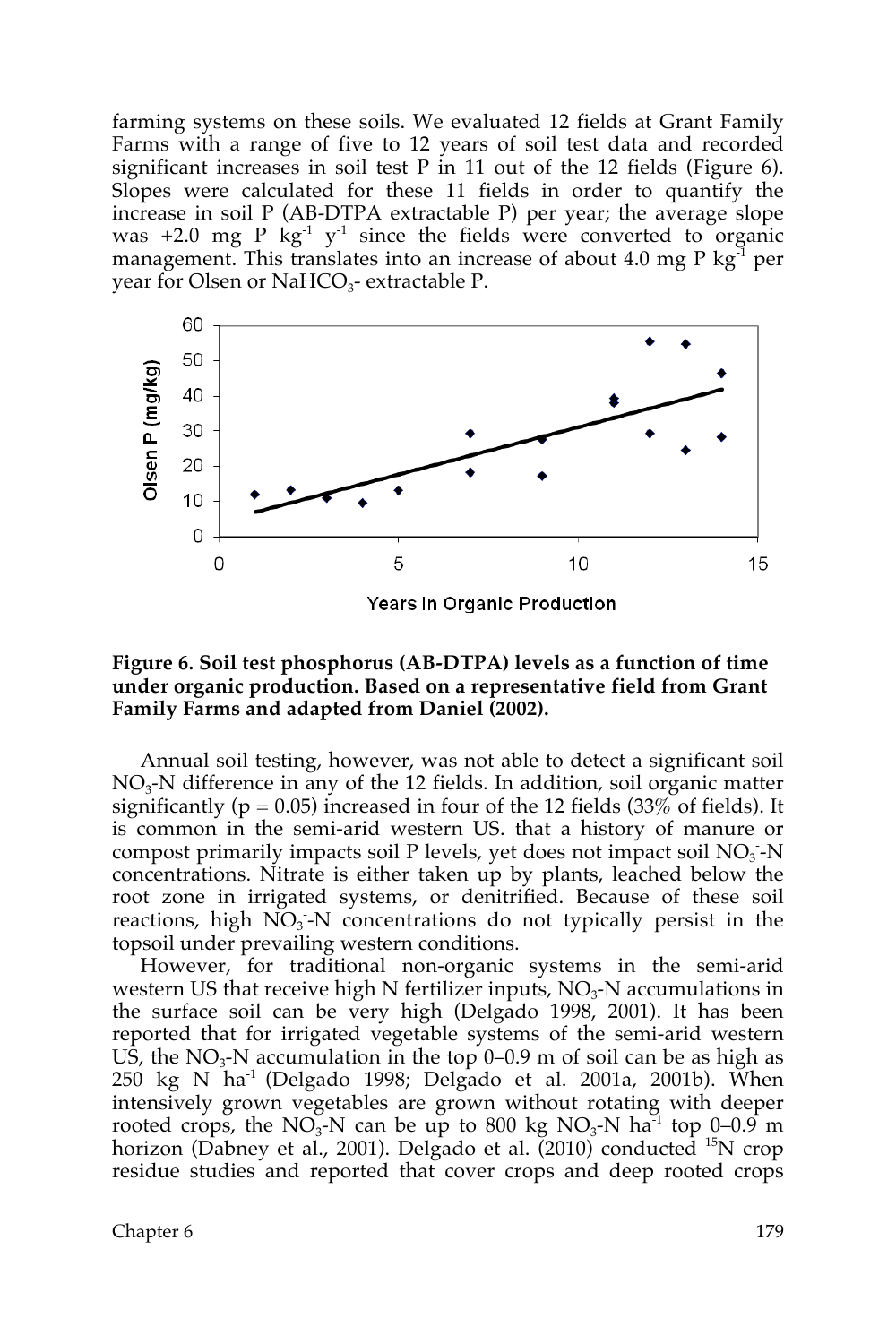increase the efficiency of N cycled from organic cover crop residues, resulting in much higher N efficiencies than those obtained with inorganic N fertilizer. Therefore, cover crops and rotations with deeper rooted crops can be used as mining systems to minimize residual soil  $NO<sub>3</sub>$ -N levels, increase N use efficiency, and reduce  $NO<sub>3</sub>$ -N leaching in vegetable systems of the irrigated West (Delgado 1998, 2001; Delgado et al. 2000, 2001b, 2004).

### **CONCLUSIONS**

Organic C has a significant ability to improve soil structure and increase soil water holding capacity. Studies at the Rodale Institute showed increased productivity of organic systems mainly under summer drought years. In addition, research in low organic matter soils of the southeastern US shows a positive response in organically amended sweet potato plots over those receiving only recommended inorganic fertilizer applications, and increased infiltration and water retention have been demonstrated even when compost was top-dressed in turf systems in the West.

Long-term studies have shown that enhancement of soil organic matter results in predictable increases in soil N and soil N recycling, which are associated with increased soil C levels. When soil N content increases jointly with soil organic matter (soil C) the entire crop system receives multiple benefits. This mechanism drives both the sustainability and productivity of diversified farming systems using manure, compost, legume cover crops, and rotations. Benefits of diversified farming for the improvement of soil productivity include competitive crop performance based on yield and quality. The Rodale Institute studies report that during drought years, maize and soybean performance were superior in the diversified farming system due to high soil organic matter, which conserves soil and water resources, thereby stabilizing yields for warm season crops.

Cover cropping and rotation typical of diversified organic agriculture improves aggregate stability and increases infiltration rates. With the increasing importance of C sequestration, soil organic amendments and C management should be part of nutrient management plans (Delgado and Follett, 2002). Organic systems are increasing in area, and optimization of C and N will be key to the sustainability and viability of these organic systems and of agriculture in general.

### **REFERENCES**

Aggelides, S.M., and P.A. Londra. 2000. Effects of compost produced from town wastes and sewage sludge on the physical properties of a loamy and clay soil. Bioresource Technology 71:253-259.

Aletor, V.A., E.N. Hamid, and E. Pfeffer. 2000. Low-protein amino acidsupplemented diets in broiler chickens: Effects on performance, carcass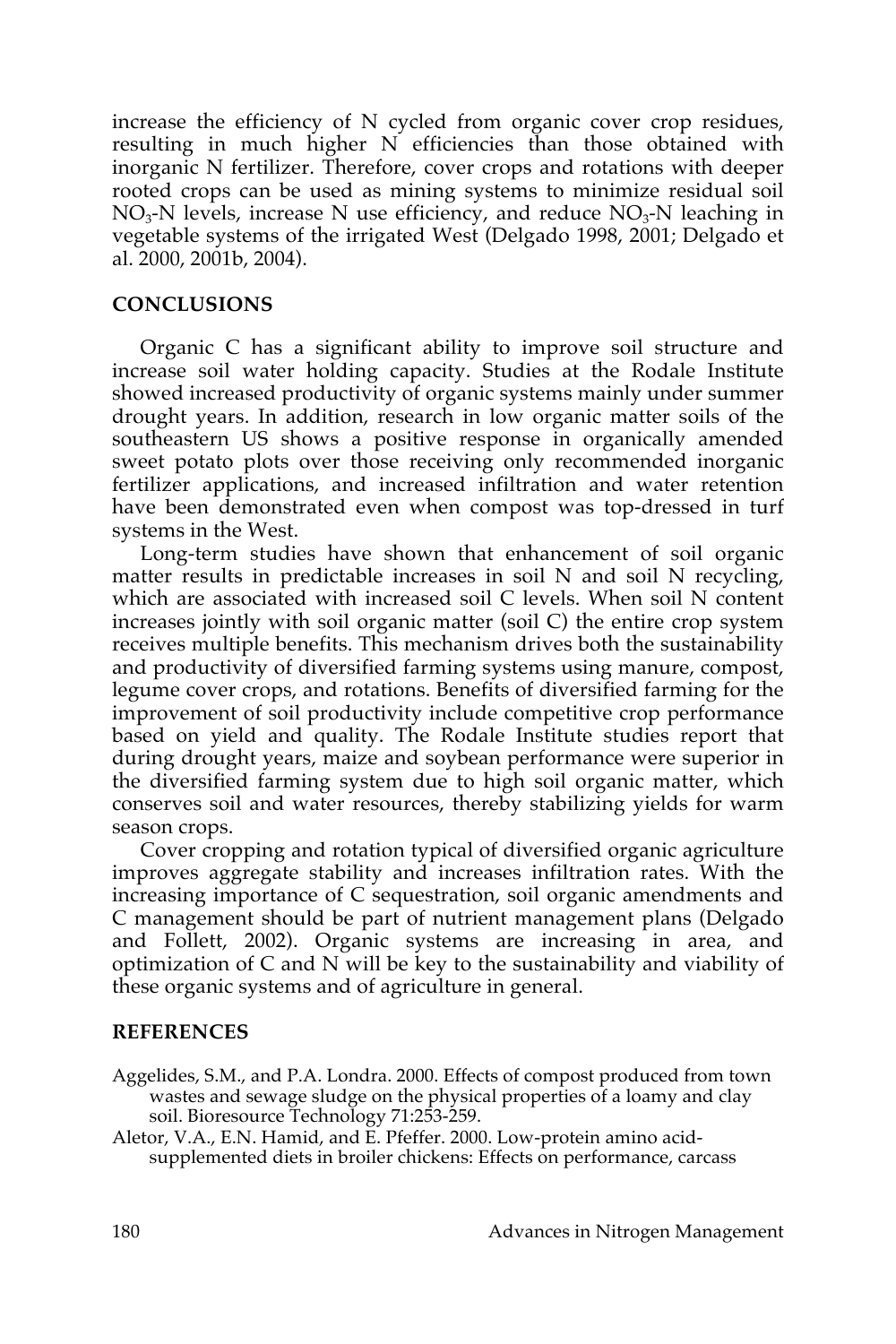characteristics, whole-body composition and efficiencies of nutrient utilization. Journal of Science Food Agriculture 80:547-554.

- Ankumah, R.O., V. Khan, K. Mwamba and K. Kpomblekou, 2003. The influence of source and timing of nitrogen fertilizers on yield and nitrogen use efficiency of four sweet potato cultivars. Agricultural Ecosystems and the Environment, 100:201-207.
- Blair, R., J.P. Jacob, S. Ibrahim, and P. Wang. 1999. A quantitative assessment of reduced protein diets and supplements to improve nitrogen utilization. Journal of Applied Poultry Research 8:25-47.
- Boisen, S., J.A. Fernandez, and A. Madsen. 1991. Studies on ideal protein requirements of pigs from 20 to 95 kg live weight. *In* Proceedings of the International Symposium on Protein Metabolism and Nutrition, Herning, Denmark. June 9-14, 1991, pp. 299-302. Denmark: S.H. Foulum.
- Celik, I., I. Ortas, and S. Kilic. 2004. Effects of compost, mycorrhiza, manure and fertilizer on some physical properties of a Chromoxerert soil. Soil Tillage Research 78:59-67.
- Dabney, S.M., J.A. Delgado, and D.W. Reeves. 2001. Using winter cover crops to improve soil and water quality. Communications in Soil Science and Plant Analysis 32:1221-1250.
- Daniel, J. 2002. Long-term organic farming impacts on soil fertility. M.Ag. thesis. Colorado State University, Fort Collins, CO.
- Davis, J.G., C.C. Truman, K.V. Iversen, and K.C. Doesken. 2004. Comparison of annual and multi-year N-based and P-based manure applications. *In* Proceedings of the Great Plains Soil Fertility Conference, Denver, CO. March 2-3, 2004, ed. A. Schlegel, 4-7. Manhattan, KS: Kansas State University. Brookings, SD: Potash and Phosphate Institute. 10:97-103.
- Delgado, J.A. 1998. Sequential NLEAP simulations to examine effect of early and late planted winter cover crops on nitrogen dynamics. Journal of Soil and Water Conservation 53:241-244.
- Delgado, J.A. 2001. Use of simulations for evaluation of best management practices on irrigated cropping systems. *In* Modeling Carbon and Nitrogen Dynamics for Soil Management, ed. M.J. Shaffer et al., 355-381. Boca Raton, FL: Lewis Publishers.
- Delgado, J.A., and R.F. Follett. 2002. Carbon and nutrient cycles. Journal of Soil and Water Conservation 57:455-464.
- Delgado, J.A., R.F. Follett, and M.J. Shaffer. 2000. Simulation of  $NO<sub>3</sub>$ -N dynamics for cropping systems with different rooting depths. Soil Science Society of America Journal 64:1050-1054.
- Delgado, J.A., R.J. Ristau, M.A. Dillon, H.R. Duke, A. Stuebe, R.F. Follett, M.J. Shaffer, R.R. Riggenbach, R.T. Sparks, A. Thompson, L.M. Kawanabe, A. Kunugi, and K. Thompson. 2001a. Use of innovative tools to increase nitrogen use efficiency and protect environmental quality in crop rotations. Communications in Soil Science and Plant Analysis 32:1321-1354.
- Delgado, J.A., R.R. Riggenbach, R.T. Sparks, M.A. Dillon, L.M. Kawanabe, and R.J. Ristau. 2001b. Evaluation of nitrate-nitrogen transport in a potato-barley rotation. Soil Science Society of America Journal 65:878-883.
- Delgado, J.A., M.A. Dillon, R.T. Sparks, and R.F. Follett. 2004. Tracing the fate of 15N in a small-grain potato rotation to improve accountability of N budgets. Journal of Soil and Water Conservation 59:271-276.
- Delgado, J.A., M. A. Dillon, Richard T. Sparks, and Samuel YC. Essah. 2007. A decade of advances in cover crops: Cover crops with limited irrigation can increase yields, crop quality, and nutrient and water use efficiencies while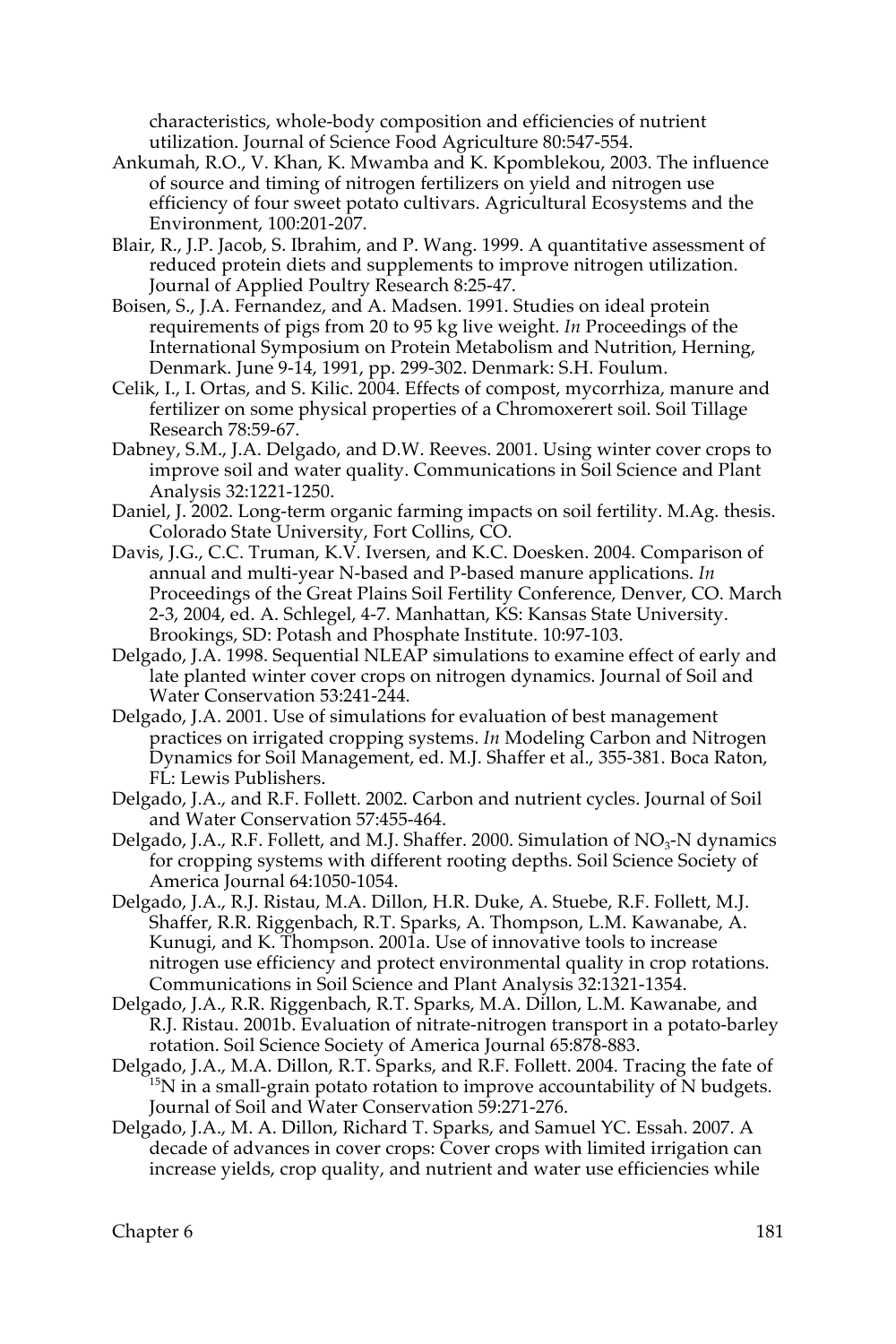protecting the environment. Journal of Soil and Water Conservation 62:110A 117A.

- Delgado, J.A., S. J. Del Grosso, and S. M. Ogle. 2010. <sup>15</sup>N Isotopic crop residue exchange studies suggest that IPCC methodologies to assess  $N<sub>2</sub>O-N$ emissions should be reevaluated. 2009. Nutrient Cycling in Agroecosystems. doi:10.1007/s10705-009-9300-9.
- Farrell, D. J. 2000. Maximum production of laying hens on diets without protein concentrates. *In* Proceedings of the XXI World's Poultry Science Congress. Montreal, August 20-24, 2000.
- FEFANA (Federation Europeenne des Fabricants d'Adjuvants pour la Nutrition Animale). 1992. Improvements in the environments: possibilities for the reduction of nitrogen and phosphorus pollution caused by animal production. Brussels, Belgium: FEFANA.
- Fuel Cells Tech. 2005. Fuel Cells Bulletin 7(July 2005):4.
- Gollehon, N., M. Caswell, M. Ribaudo, R. Kellogg, C. Lander, and D. Letson. 2001. Confined animal production and manure nutrients. Agricultural Information Bulletin AIB771. Washington, DC: USDA Economic Research Service.
- Johnson, G.A., J.G. Davis, Y.L. Qian, and K.C. Doesken. 2006a. Topdressing turf with composted manure improves soil quality and protects water quality. Soil Science Society of America Journal 70:2114-2121.
- Johnson, G.A., Y.L. Qian, and J.G. Davis. 2006b. Effects of compost topdressing on turf quality and growth of Kentucky bluegrass. *In* Applied Turfgrass Science. doi:10.1094/ATS-2006-0113-01-RS.
- Johnson, G.A., Y.L. Qian, and J.G. Davis. 2009. Topdressing Kentucky bluegrass with compost increases soil water content and improves turf quality during drought. Compost Science and Utilization 17:95-102.
- Khush, G.S. 1999. Green revolution: preparing for the 21st century. Genome 42:646-655.
- Kirchmann, H., and L. Bergstrom. 2001. Do organic farming practices reduce nitrate leaching? Communications in Soil Science and Plant Analysis 32:997- 1028.
- Mathews, Reji. 2005. M.S. thesis, Tuskegee University.
- Miller, J.A. 1992. Summary of the hydrology of the southeastern coastal plain aquifer system in Mississippi, Alabama, Georgia, and South Carolina. USGS Professional Paper 1410-A. Denver, CO: Books and Open Files Reports Section.
- Miller, J.J., N.J. Sweetland, and C. Chang. 2002. Hydrological properties of a clay loam after long-term cattle manure application. Journal of Environmental Quality 31:989-996.
- Møller, H.B., S.G. Sommer, and B.K. Ahring. 2004. Methane productivity of manure, straw and solid fractions of manure. Biomass and Bioenergy 26:485- 495.
- Nahm, K.H. 2002. Efficient feed nutrition utilization to reduce pollutants in poultry and swine manure. Critical Reviews in Environmental Science and Technology 32:1-16.
- Nyamangara, J., J. Gotosa, and S.E. Mpofu. 2001. Cattle manure effects on structural stability and water retention capacity of a granitic sandy soil in Zimbabwe. Soil Tillage Research 62:157-162.
- Reijnders, L., and M.A.J. Huijbregts. 2005. Life cycle emissions of greenhouse gases associated with burning animal wastes in countries of the European Union. Journal of Cleaner Production 13:51-56.